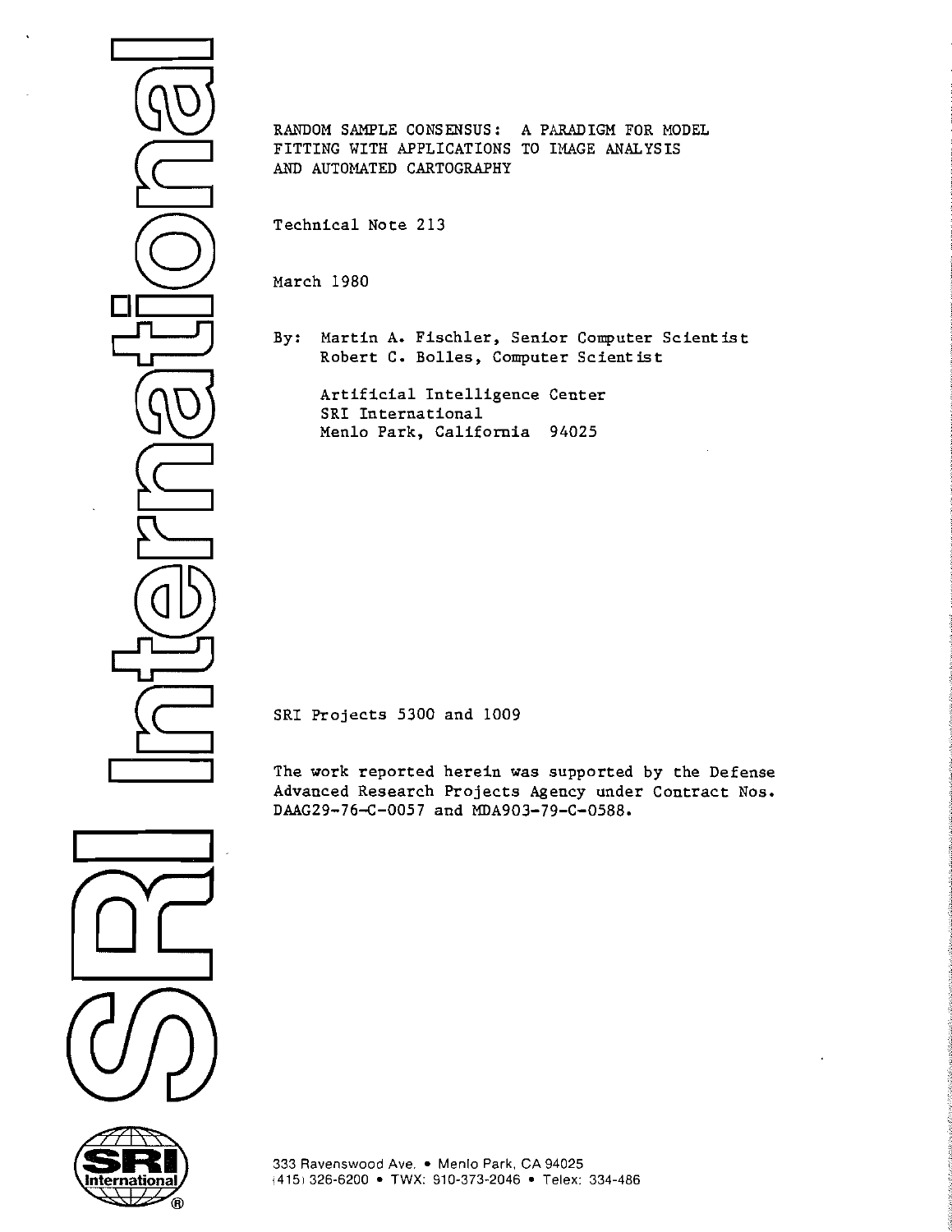| <b>Report Documentation Page</b>                                                                                                                                                                                                                                                                                                                                                                                                                                                                                                                                                                                                                                                                                                                                                                                                                                   |                                                                                                                               |                                                     |                        | Form Approved<br>OMB No. 0704-0188               |                                   |  |
|--------------------------------------------------------------------------------------------------------------------------------------------------------------------------------------------------------------------------------------------------------------------------------------------------------------------------------------------------------------------------------------------------------------------------------------------------------------------------------------------------------------------------------------------------------------------------------------------------------------------------------------------------------------------------------------------------------------------------------------------------------------------------------------------------------------------------------------------------------------------|-------------------------------------------------------------------------------------------------------------------------------|-----------------------------------------------------|------------------------|--------------------------------------------------|-----------------------------------|--|
| Public reporting burden for the collection of information is estimated to average 1 hour per response, including the time for reviewing instructions, searching existing data sources, gathering and<br>maintaining the data needed, and completing and reviewing the collection of information. Send comments regarding this burden estimate or any other aspect of this collection of information,<br>including suggestions for reducing this burden, to Washington Headquarters Services, Directorate for Information Operations and Reports, 1215 Jefferson Davis Highway, Suite 1204, Arlington<br>VA 22202-4302. Respondents should be aware that notwithstanding any other provision of law, no person shall be subject to a penalty for failing to comply with a collection of information if it<br>does not display a currently valid OMB control number. |                                                                                                                               |                                                     |                        |                                                  |                                   |  |
| 1. REPORT DATE<br>2. REPORT TYPE<br><b>MAR 1980</b>                                                                                                                                                                                                                                                                                                                                                                                                                                                                                                                                                                                                                                                                                                                                                                                                                |                                                                                                                               | <b>3. DATES COVERED</b><br>00-03-1980 to 00-03-1980 |                        |                                                  |                                   |  |
| <b>4. TITLE AND SUBTITLE</b>                                                                                                                                                                                                                                                                                                                                                                                                                                                                                                                                                                                                                                                                                                                                                                                                                                       |                                                                                                                               |                                                     |                        |                                                  | 5a. CONTRACT NUMBER               |  |
|                                                                                                                                                                                                                                                                                                                                                                                                                                                                                                                                                                                                                                                                                                                                                                                                                                                                    | Random Sample Consensus: A Paradigm for Model Fitting with<br><b>Applications to Image Analysis and Automated Cartography</b> |                                                     |                        | <b>5b. GRANT NUMBER</b>                          |                                   |  |
|                                                                                                                                                                                                                                                                                                                                                                                                                                                                                                                                                                                                                                                                                                                                                                                                                                                                    |                                                                                                                               |                                                     |                        |                                                  | <b>5c. PROGRAM ELEMENT NUMBER</b> |  |
| 6. AUTHOR(S)                                                                                                                                                                                                                                                                                                                                                                                                                                                                                                                                                                                                                                                                                                                                                                                                                                                       |                                                                                                                               |                                                     |                        | <b>5d. PROJECT NUMBER</b>                        |                                   |  |
|                                                                                                                                                                                                                                                                                                                                                                                                                                                                                                                                                                                                                                                                                                                                                                                                                                                                    |                                                                                                                               |                                                     | <b>5e. TASK NUMBER</b> |                                                  |                                   |  |
|                                                                                                                                                                                                                                                                                                                                                                                                                                                                                                                                                                                                                                                                                                                                                                                                                                                                    |                                                                                                                               |                                                     |                        | <b>5f. WORK UNIT NUMBER</b>                      |                                   |  |
| 7. PERFORMING ORGANIZATION NAME(S) AND ADDRESS(ES)<br>8. PERFORMING ORGANIZATION<br><b>REPORT NUMBER</b><br>SRI International, 333 Ravenswood Avenue, Menlo Park, CA, 94025                                                                                                                                                                                                                                                                                                                                                                                                                                                                                                                                                                                                                                                                                        |                                                                                                                               |                                                     |                        |                                                  |                                   |  |
| 9. SPONSORING/MONITORING AGENCY NAME(S) AND ADDRESS(ES)                                                                                                                                                                                                                                                                                                                                                                                                                                                                                                                                                                                                                                                                                                                                                                                                            |                                                                                                                               |                                                     |                        |                                                  | 10. SPONSOR/MONITOR'S ACRONYM(S)  |  |
|                                                                                                                                                                                                                                                                                                                                                                                                                                                                                                                                                                                                                                                                                                                                                                                                                                                                    |                                                                                                                               |                                                     |                        | <b>11. SPONSOR/MONITOR'S REPORT</b><br>NUMBER(S) |                                   |  |
| 12. DISTRIBUTION/AVAILABILITY STATEMENT<br>Approved for public release; distribution unlimited                                                                                                                                                                                                                                                                                                                                                                                                                                                                                                                                                                                                                                                                                                                                                                     |                                                                                                                               |                                                     |                        |                                                  |                                   |  |
| <b>13. SUPPLEMENTARY NOTES</b>                                                                                                                                                                                                                                                                                                                                                                                                                                                                                                                                                                                                                                                                                                                                                                                                                                     |                                                                                                                               |                                                     |                        |                                                  |                                   |  |
| 14. ABSTRACT                                                                                                                                                                                                                                                                                                                                                                                                                                                                                                                                                                                                                                                                                                                                                                                                                                                       |                                                                                                                               |                                                     |                        |                                                  |                                   |  |
| <b>15. SUBJECT TERMS</b>                                                                                                                                                                                                                                                                                                                                                                                                                                                                                                                                                                                                                                                                                                                                                                                                                                           |                                                                                                                               |                                                     |                        |                                                  |                                   |  |
| <b>16. SECURITY CLASSIFICATION OF:</b><br><b>17. LIMITATION OF</b>                                                                                                                                                                                                                                                                                                                                                                                                                                                                                                                                                                                                                                                                                                                                                                                                 |                                                                                                                               |                                                     |                        | 18. NUMBER                                       | 19a. NAME OF                      |  |
| a. REPORT<br>b. ABSTRACT<br>c. THIS PAGE<br>unclassified<br>unclassified<br>unclassified                                                                                                                                                                                                                                                                                                                                                                                                                                                                                                                                                                                                                                                                                                                                                                           |                                                                                                                               | <b>ABSTRACT</b>                                     | OF PAGES<br>42         | <b>RESPONSIBLE PERSON</b>                        |                                   |  |

**Standard Form 298 (Rev. 8-98)**<br>Prescribed by ANSI Std Z39-18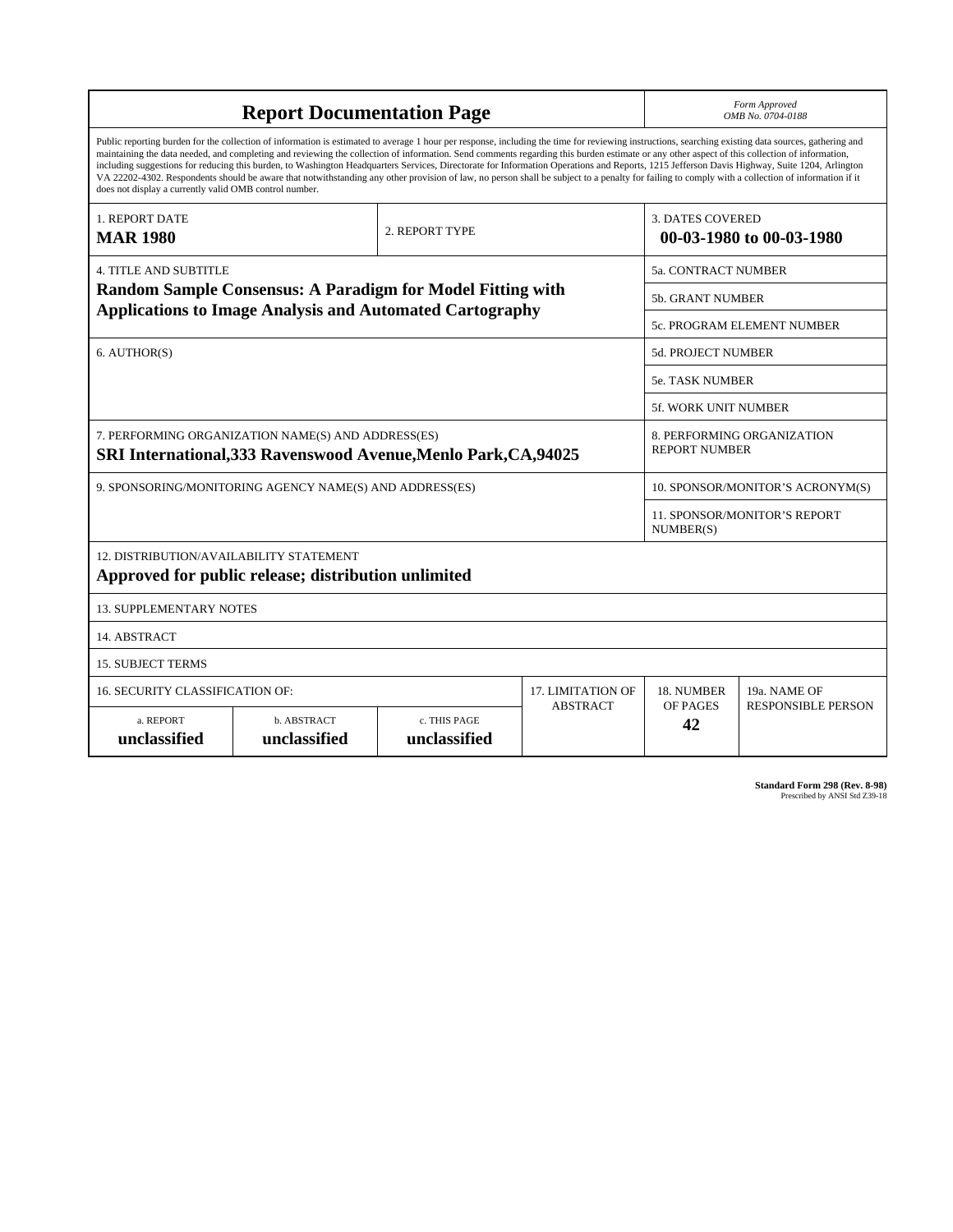# **ABSTRACT**

In this paper we introduce a new paradigm, Random Sample Consensus (RANSAC), for fitting a model to experimental data. RANSAC is capable of interpreting/smoothing data containing a significant percentage of gross errors, and thus is ideally suited for applications in automated image analysis where interpretation is based on the data provided by error-prone feature detectors. A major portion of this paper describes the application of RANSAC to the Location Determination Problem (LDP): given an image depicting a set of landmarks with known locations, determine that point in space from which the image was obtained. In response to a RANSAC requirement, we derive new results on the minimum number of landmarks needed to obtain a solution, and present algorithms for computing these minimum-landmark solutions in closed form. These results provide the basis for an automatic system that can the LDP under difficult viewing and analysis conditions. solve Implementation details and computational examples are also presented.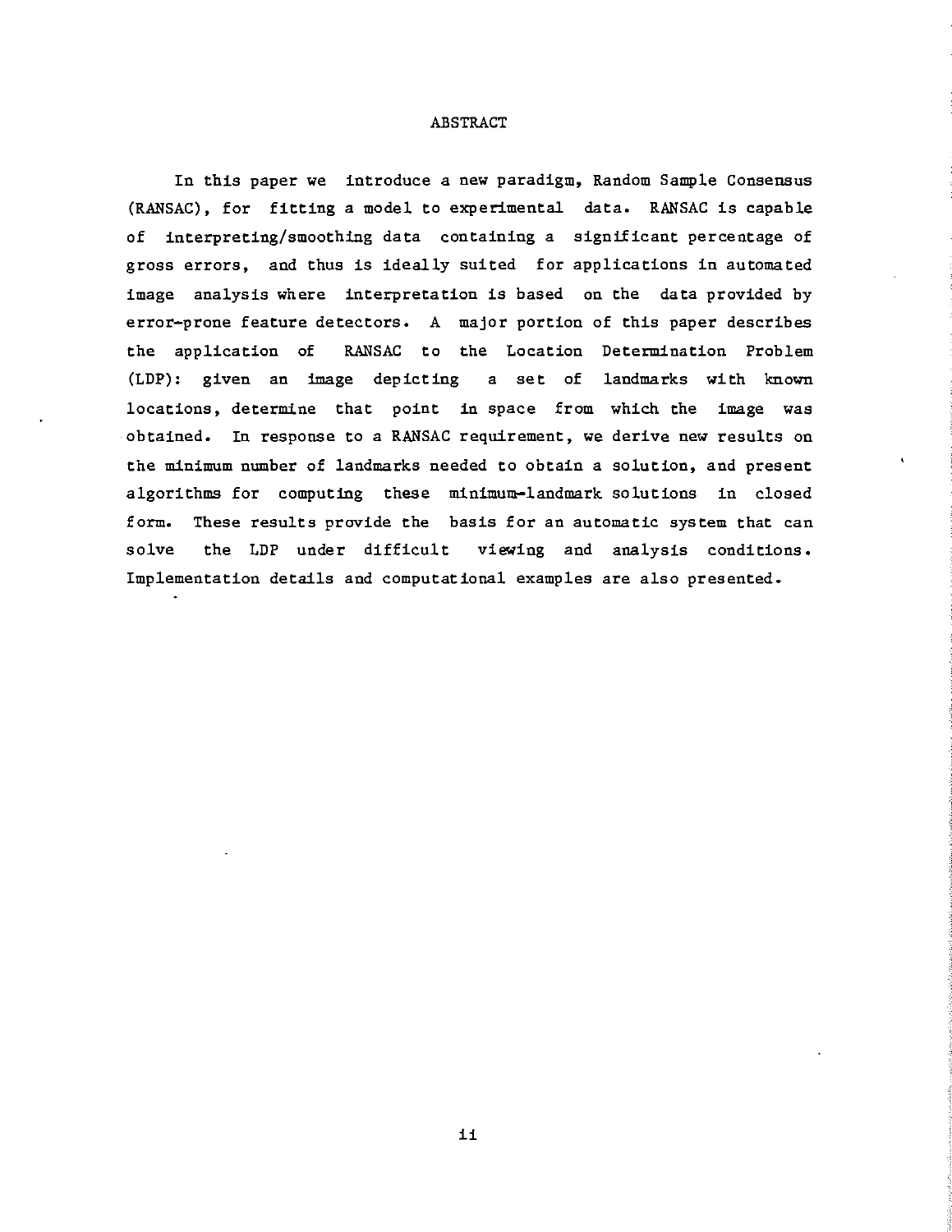$\label{eq:2} \frac{1}{\sqrt{2}}\int_{0}^{\infty}\frac{1}{\sqrt{2}}\left(\frac{1}{\sqrt{2}}\right)^{2}d\mu\int_{0}^{\infty}\frac{1}{\sqrt{2}}\left(\frac{1}{\sqrt{2}}\right)^{2}d\mu\int_{0}^{\infty}\frac{1}{\sqrt{2}}\left(\frac{1}{\sqrt{2}}\right)^{2}d\mu\int_{0}^{\infty}\frac{1}{\sqrt{2}}\left(\frac{1}{\sqrt{2}}\right)^{2}d\mu\int_{0}^{\infty}\frac{1}{\sqrt{2}}\left(\frac{1}{\sqrt{2}}\right)^{2}d\mu\int_{$ 

 $\label{eq:2.1} \frac{1}{\sqrt{2}}\left(\frac{1}{\sqrt{2}}\right)^{2} \left(\frac{1}{\sqrt{2}}\right)^{2} \left(\frac{1}{\sqrt{2}}\right)^{2} \left(\frac{1}{\sqrt{2}}\right)^{2} \left(\frac{1}{\sqrt{2}}\right)^{2} \left(\frac{1}{\sqrt{2}}\right)^{2} \left(\frac{1}{\sqrt{2}}\right)^{2} \left(\frac{1}{\sqrt{2}}\right)^{2} \left(\frac{1}{\sqrt{2}}\right)^{2} \left(\frac{1}{\sqrt{2}}\right)^{2} \left(\frac{1}{\sqrt{2}}\right)^{2} \left(\$ 

 $\sigma_{\rm{max}}=0.1$ 

 $\mathcal{L}(\mathcal{L})$  . The  $\mathcal{L}(\mathcal{L})$ 

 $\label{eq:2.1} \frac{1}{2} \sum_{i=1}^n \frac{1}{2} \sum_{j=1}^n \frac{1}{2} \sum_{j=1}^n \frac{1}{2} \sum_{j=1}^n \frac{1}{2} \sum_{j=1}^n \frac{1}{2} \sum_{j=1}^n \frac{1}{2} \sum_{j=1}^n \frac{1}{2} \sum_{j=1}^n \frac{1}{2} \sum_{j=1}^n \frac{1}{2} \sum_{j=1}^n \frac{1}{2} \sum_{j=1}^n \frac{1}{2} \sum_{j=1}^n \frac{1}{2} \sum_{j=1}^n \frac{$ 

 $\mathcal{O}(\mathcal{O}(\log n))$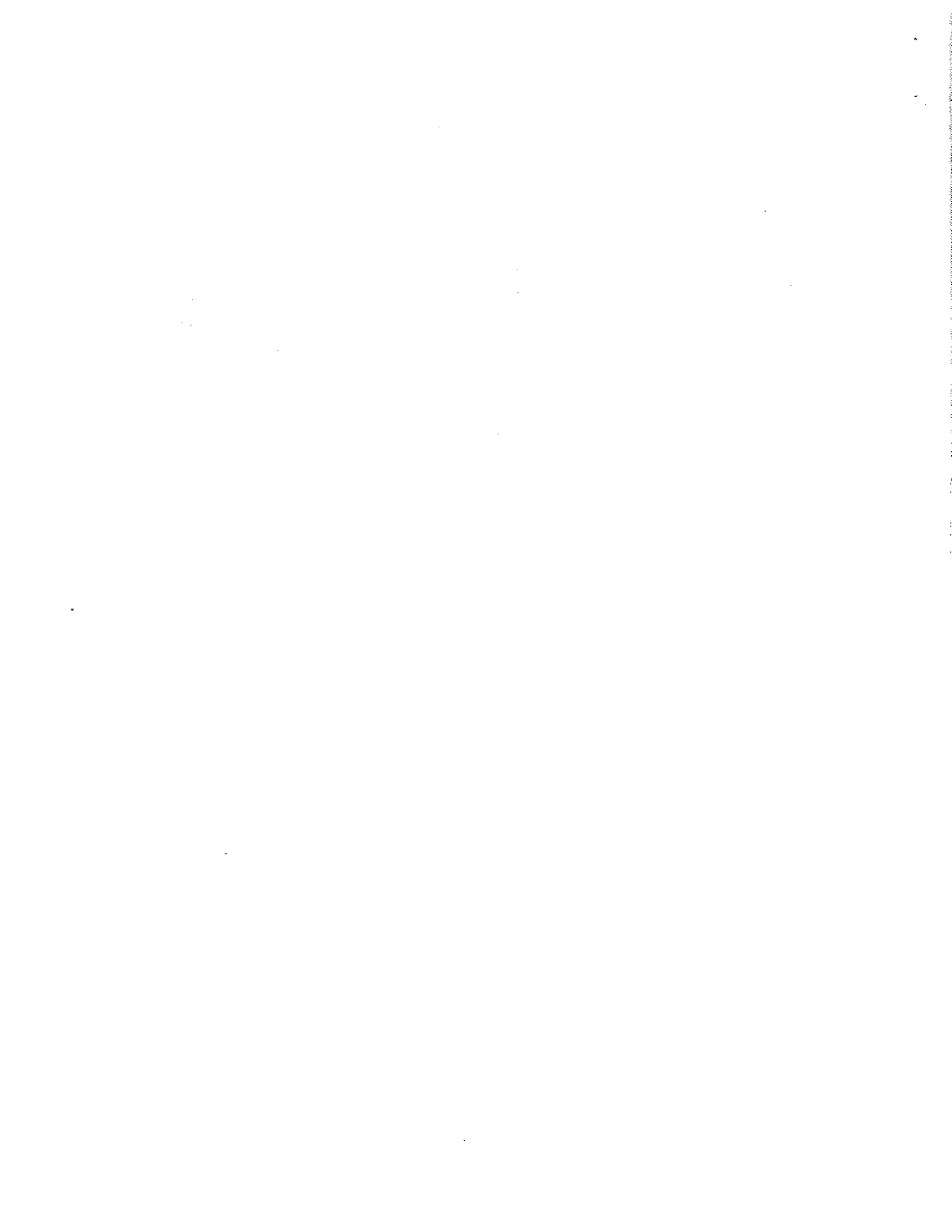### INTRODUCTION  $I$

In this paper we introduce a new paradigm. Random Sample Consensus (RANSAC), for fitting a model to experimental data; and we illustrate its use in scene analysis and automated cartography. The application discussed, the location determination problem (LDP), is treated at a level beyond that of a mere example of the use of the RANSAC paradigm; we present new basic findings concerning the conditions under which the LDP can be solved, and describe a comprehensive approach to the solution of this problem that we anticipate will have near-term practical applications.

To a large extent, scene analysis (and in fact, science in general) is concerned with the interpretation of sensed data in terms of a set of predefined models. Conceptually, interpretation involves two distinct activities: first, there is the problem of finding the best match between the data and one of the available models (the classification problem); second, there is the problem of computing the best values for the free parameters of the selected model (the parameter estimation problem). In practice, these two problems are not independent--a solution to the parameter estimation problem is often required to solve the classification problem.

Classical techniques for parameter estimation, such as "least squares," optimize (according to a specified objective function) the fit of a functional description (model) to ALL of the presented data. These techniques have no internal mechanisms for detecting and rejecting gross errors. They are averaging techniques that rely on the assumption (the "smoothing assumption") that the maximum expected deviation of any datum from the assumed model is a direct function of the size of the data set, and thus regardless of the size of the data set, there will always be enough "good" values to "smooth out" any gross deviations.

In many practical parameter estimation problems the smoothing assumption does not hold; that is, the data contains uncompensated gross.

 $\mathbf 1$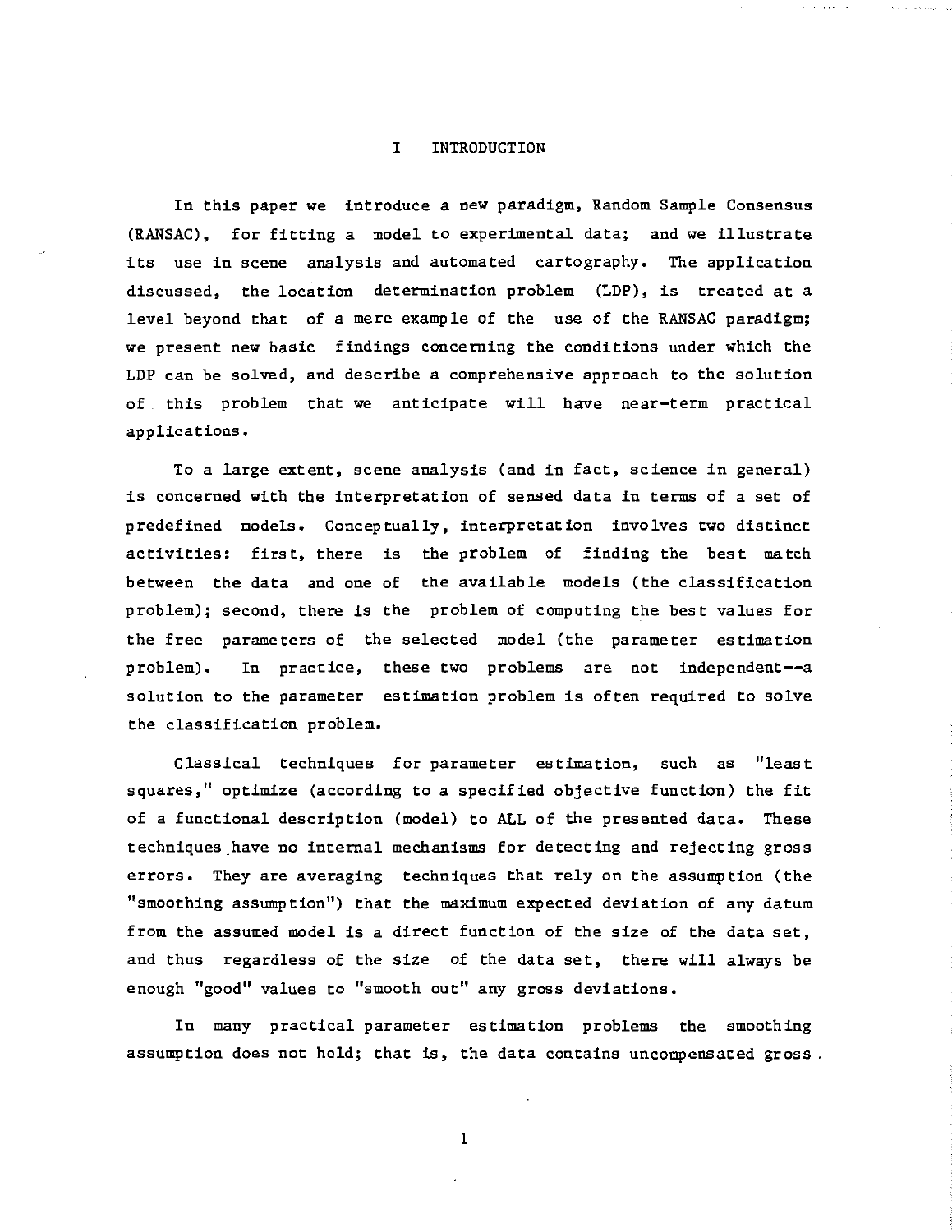errors. To deal with this situation, a number of heuristics have been proposed. The technique usually employed is some variation of the idea of first using all the data to derive the model parameters; next, locate the datum that is farthest from agreement with the instantiated model, assume that it is a gross error, delete it, and iterate this process until either the maximum deviation is less then some preset threshold, or until there is no longer sufficient data to proceed.

It can easily be shown that a single gross error ("poisoned point"), mixed in with a set of good data, can cause the above heuristic to fail (for example, see Figure 1). It is our contention that averaging is not an appropriate technique to apply to an "unverified" data set.

In the following section we introduce the RANSAC paradigm, which is capable of smoothing data that contains a significant percentage of gross errors. This paradigm is particularly applicable to scene analysis because local feature detectors, which often make mistakes, are the source of the data provided to the interpretation algorithms. Local feature detectors make two types of errors--classification errors and measurement errors. Classification errors occur when a feature detector incorrectly identifies a portion of an image as an occurrence of a feature. Measurement errors occur when the feature detector correctly identifies the feature, but slightly miscalculates one of its parameters (e.g., its image location). Measurement errors generally follow a normal distribution, and therefore the smoothing assumption applies to them. Classification errors, however, are gross errors because they have a significantly larger effect than measurement errors and they do not average out.

In the final sections of this paper we discuss the application of RANSAC to the location determination problem:

> Given a set of "landmarks" ("control points"), whose locations are known in some coordinate frame, determine the location (relative to the coordinate frame of the landmarks) of that point in space from which an image of the landmarks was obtained.

> > $\overline{2}$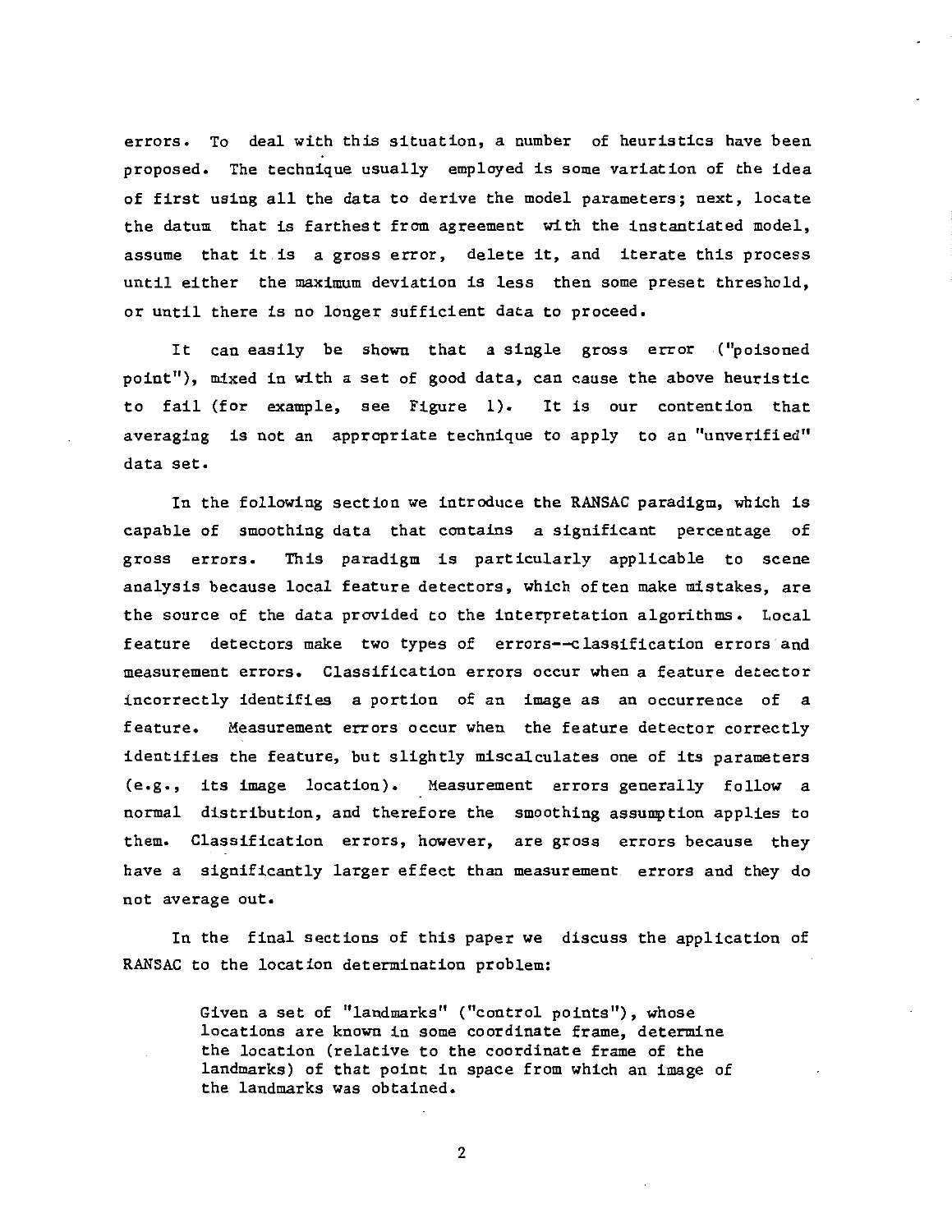In response to a RANSAC requirement, we first derive some new results on the minimum number of landmarks needed to obtain a solution, algorithms for computing these minimum-landmark and then present solutions in closed form. (Conventional techniques are iterative and require a good initial guess to assure convergence.) These results form the basis for an automatic system that can solve the LDP under severe In particular, the system performs viewing and analysis conditions. properly even if a significant number of the landmarks are incorrectly located due to low visibility, terrain changes, or image analysis Implementation details and experimental results are presented errors. to complete our description of the LDP application.

### RANDOM SAMPLE CONSENSUS  $II$

The philosophy of RANSAC is opposite to that of conventional smoothing techniques--rather than using as much of the data as possible to obtain an initial solution and then attempting to eliminate the invalid data points, RANSAC uses as small an initial data set as feasible and enlarges this set with consistent data when possible. For example, given the task of fitting an arc of a circle to a set of twodimensional points, the RANSAC approach would be to select a set of three points (since three points are required to determine a circle), compute the center and radius of the implied circle, and count the number of points that are close enough to that circle to suggest their compatibility with it (i.e., their deviations are small enough to be measurement errors). If there are enough compatible points, RANSAC would employ a smoothing technique, such as least squares, to compute an improved estimate for the parameters of the circle now that a set of mutually consistent points has been identified.

The RANSAC paradigm is more formally stated as follows:

Given a model that requires a minimum of n data points to instantiate its free parameters, and a set of data points P such that the number of points in P is greater than n  $(\#(P) > n)$ , randomly select a subset Sl of n data points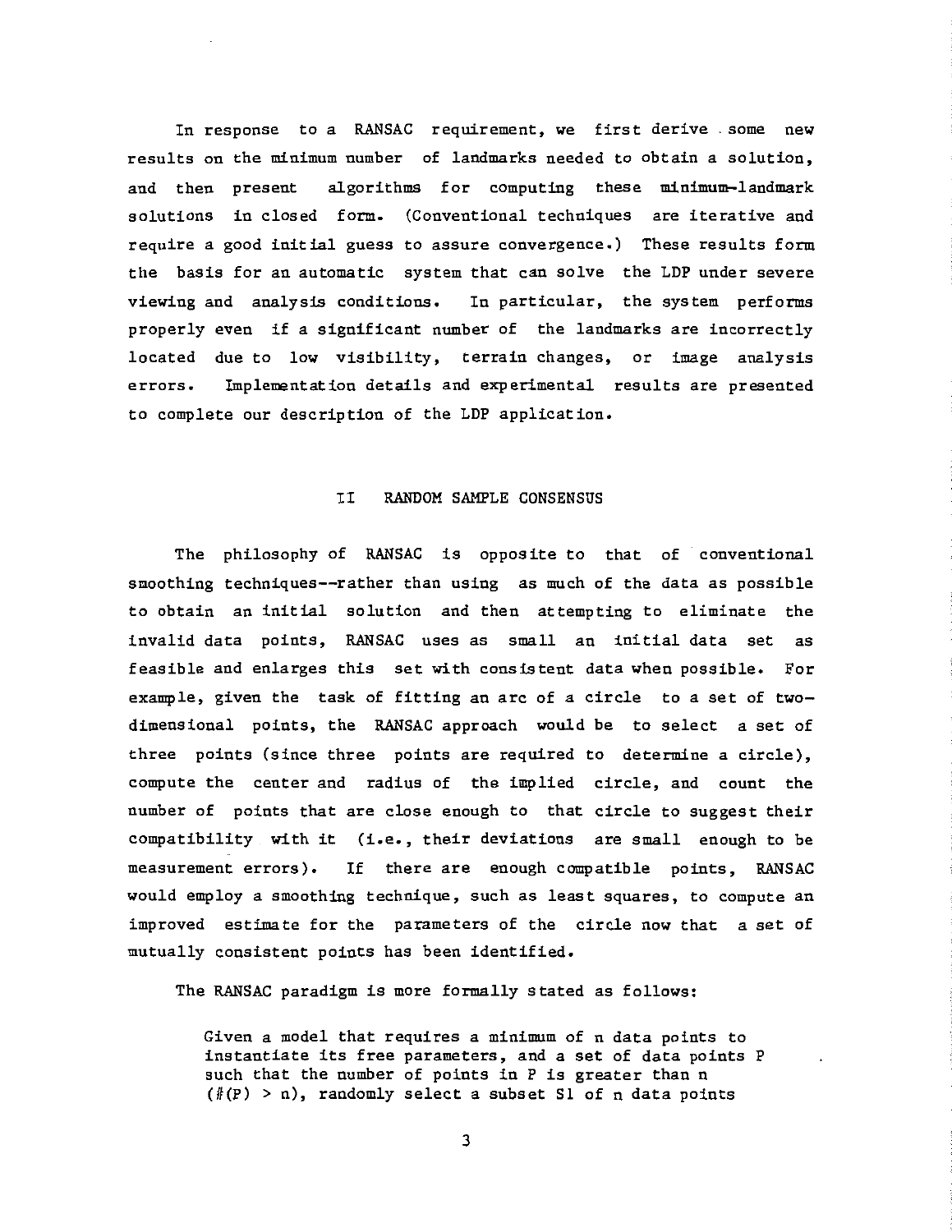from P and instantiate the model. Use the instantiated model Ml to determine the subset S1\* of points in P that are within some error tolerance of Ml. The set S1\* is called the consensus set of Sl.

 $\ddot{\cdot}$ 

 $\Delta\bar{\Sigma}$ 

If  $#(S1*)$  is greater than some threshold t, which is a function of the estimate of the number of gross errors in P, use S1\* to compute (possibly using least squares) a new model M1\*.

If  $#(S1*)$  is less than t, randomly select a new subset S2 and repeat the above process. If, after some predetermined number of trials, no consensus set with t or more members has been found, either solve the model with the largest consensus set found, or terminate in failure.

There are two obvious improvements to the above algorithm: first, if there is a problem-related rationale for selecting points to form the S's, use a deterministic selection process instead of the random one; second, once a suitable consensus set S\* has been found and a model M\* instantiated, add any new points from P that are consistent with M\* to S\* and compute a new model on the basis of this larger set.

The RANSAC paradigm contains three unspecified parameters: (1) the error tolerance used to determine whether or not a point is compatible with a model, (2) the number of subsets to try, and (3) the threshold  $t$ , which is the number of compatible points used to imply that the correct model has been found. We discuss methods for computing reasonable values for these parameters in the following subsections.

### Error Tolerance For Establishing Datum/Model Compatibility  $A_{\bullet}$

The deviation of a datum from a model is a function of the error associated with the datum and the error associated with the model (which, in part, is a function of the errors associated with the data used to instantiate the model). If the model is a simple function of the data points, it may be practical to establish reasonable bounds on error tolerance analytically. However, this straightforward approach is often unworkable; for such cases it is generally possible to estimate bounds on error tolerance experimentally. Sample deviations can be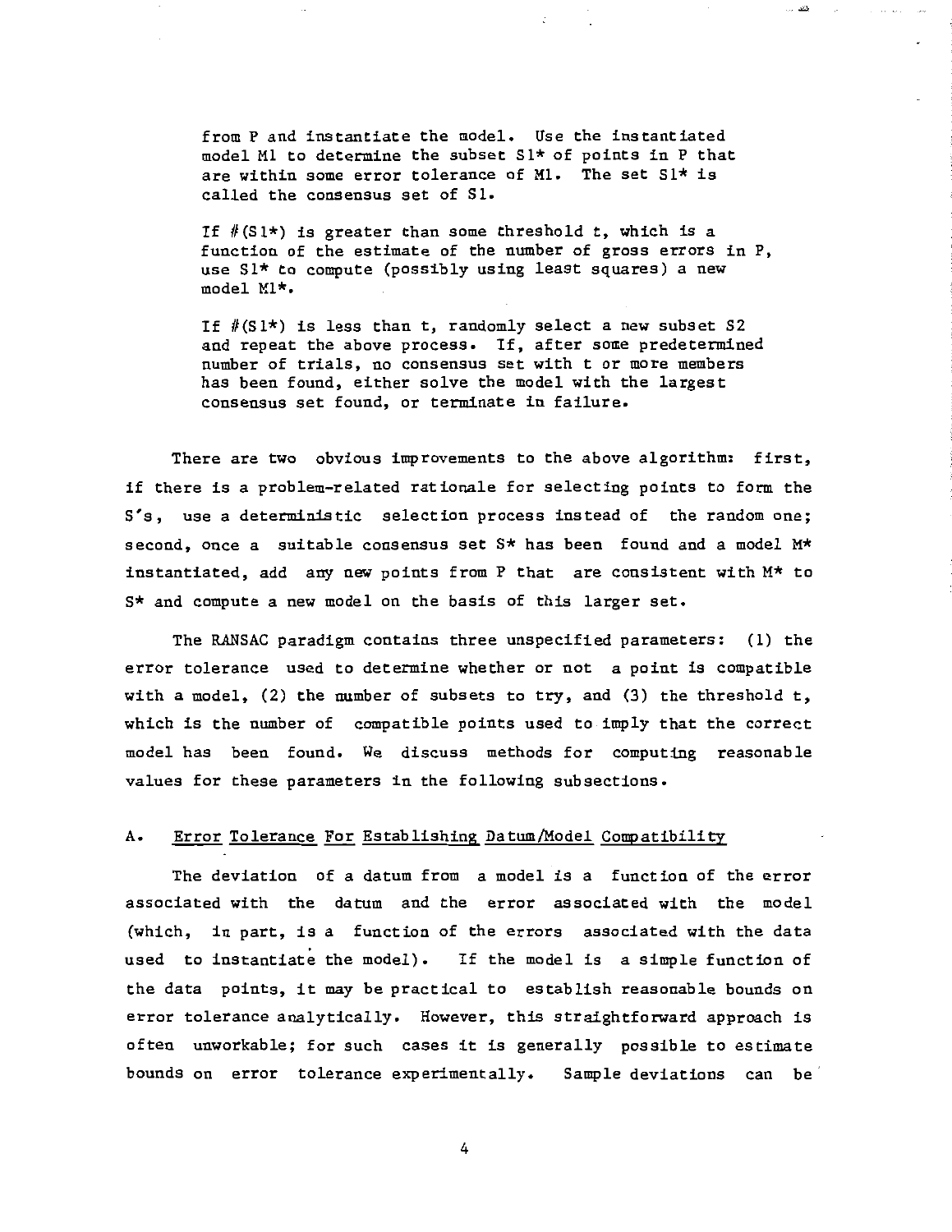produced by perturbing the data, computing the model, and measuring the implied errors. The error tolerance could then be set at one or two standard deviations beyond the measured average error.

The expected deviation of datum from an assumed model is generally a function of the datum and, therefore, the error tolerance should be different for each datum. However, the variation in error tolerances is usually relatively small compared to the size of a gross error. Thus, a single error tolerance for all data is often sufficient.

### $B -$ The Maximum Number of Attempts to Find a Consensus Set

The decision to stop selecting new subsets of P can be based upon the expected number of trials k required to select a subset of n good data points. Let w be the probability that any selected data point is within the error tolerance of the model. Then we have:

$$
E(k) = b + 2*(1-b)*b + 3*(1-b)^2 *b \dots + 1*(1-b)^{1-1}b + \dots
$$

 $E(k) = b*[1 + 2*a + 3*a^2 ... + i*a^{1-1} + ...]$ 

where:  $E(k)$  is the expected value of k,  $b = w<sup>n</sup>$ , and  $a = (1-b)$ .

An identity for the sum of a geometric series is:

 $a/(1-a) = a + a^2 + a^3$  ... +  $a^1$  + ...

Differentiating the above identity with respect to a, we have:

$$
1/(1-a)^2 = 1 + 2*a + 3*a^2 \dots + 1*a^{1-1} + \dots
$$

Thus:

$$
E(k) = 1/b = w^{-n}
$$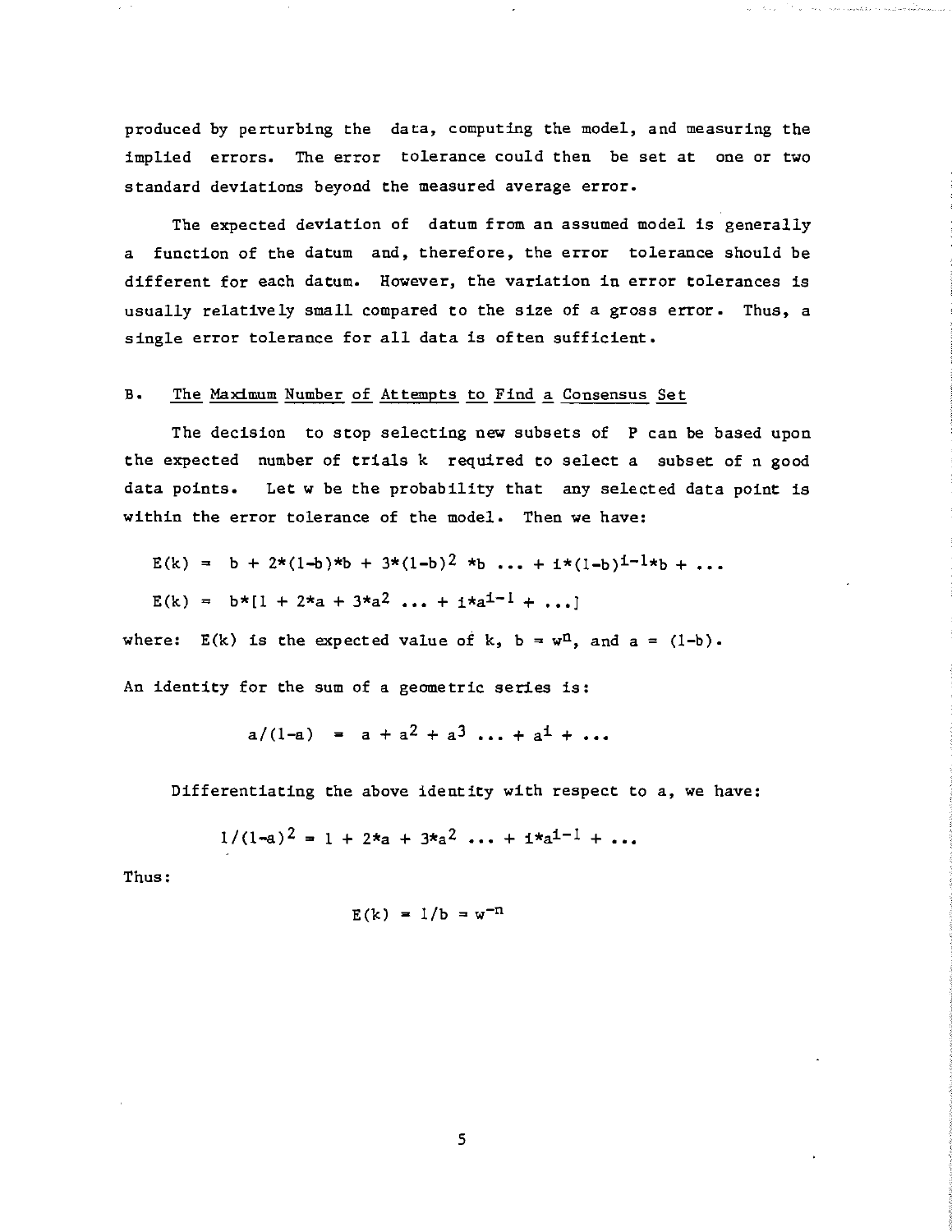The following is a tabulation of some values of E(k) for corresponding values of n and w:

| w         | $n = 1$ | $\overline{2}$ | 3   | 4   | 5       | 6       |
|-----------|---------|----------------|-----|-----|---------|---------|
| --        |         |                |     |     |         |         |
| $\cdot$ 9 | 1.1     | 1.2            | 1.4 | 1.5 | 1.7     | 1.9     |
| $\cdot$ 8 | 1.3     | 1.6            | 2.0 | 2.4 | 3.0     | 3.8     |
| $\cdot$ 7 | 1.4     | 2.0            | 2.9 | 4.2 | $5 - 9$ | $8 - 5$ |
| $\cdot 6$ | $1 - 7$ | $2 - 8$        | 4.6 | 7.7 | 13      | 21      |
| $\cdot$ 5 | 2.0     | $4 - 0$        | 8.0 | -16 | 32      | 64      |
| $\cdot$ 4 | 2.5     | $6 - 3$        | 16  | 39  | 98      | 244     |
| $\cdot$ 3 | 3.3     | 11             | 37  | 123 | 412     |         |
| $\cdot$ 2 | 5.0     | 25             | 125 | 625 |         |         |

In general, we would probably want to exceed E(k) trials by one or two standard deviations before we give up. We note that the standard deviation of k, SD(k), is given by:

$$
SD(k) = sqrt[E(k^2) - E(k)^2]
$$

Then:

$$
E(k2) = SIGMA(1): {b*12*a1-1}
$$
  
= SIGMA(1): {b\*1\*(1-1)\*a<sup>1-1</sup>} + SIGMA(1): {b\*1\*a<sup>1-1</sup>}

but (using the geometric series identity and two differentiations):

 $2a/(1-a)^3$  = SIGMA(1):  $\{i*(1-1)*a^{1-1}\}$  -

thus:

$$
E(k^2) = (2-b)/(b^2)
$$

and:

$$
SD(k) = [sqrt(1 - wn)]*(1/wn)
$$

We note that generally  $SD(k)$  will be approximately equal to  $E(k)$ ; thus, for example, if  $(w = .5)$  and  $(n = 4)$ , then  $E(k) = 16$  and  $SD(k) = 15.5$ . This means that we might want to try two or three times the expected number of random selections implied by k (as tabulated above) to obtain a consensus set of more than t members.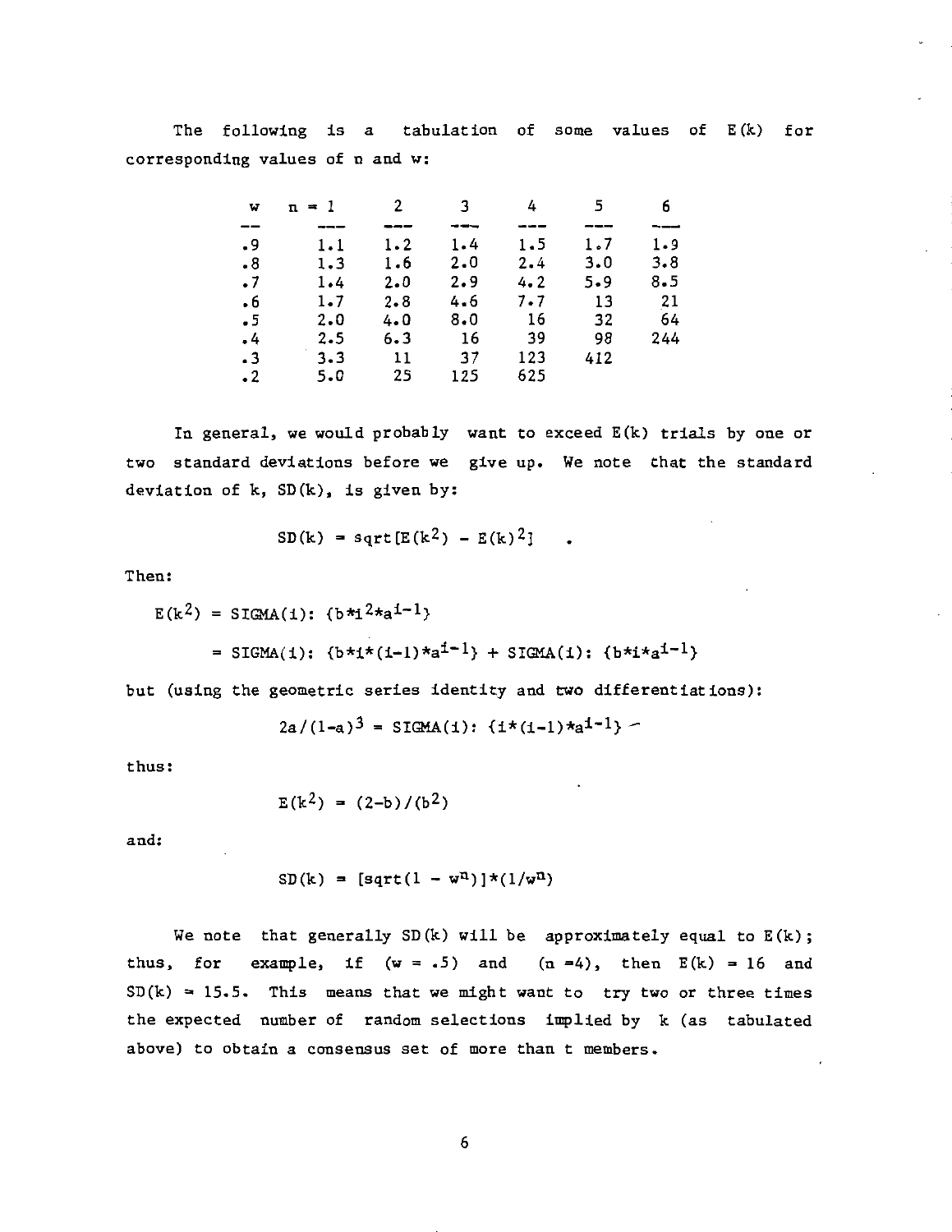From a slightly different point of view, if we want to ensure with probability z that at least one of our random selections is an errorfree set of n data points, then we must expect to make at least k selections (n data points per selection), where:

$$
(1-b)^k = (1-z)
$$
  
k =  $\lfloor \log(1-z) \rfloor / \lfloor \log(1-b) \rfloor$ 

For example, if  $(w = .5)$  and  $(n = 4)$ , then  $(b = 1/16)$ . To obtain a 90% assurance of making at least one error-free selection,

$$
k = \log(.1)/\log(15/16) = 35.7
$$

# C. A Lower Bound On the Size of an Acceptable Consensus Set

The threshold t, an unspecified parameter in the formal statement of the RANSAC paradigm, is used as the basis for determining that an nsubset of P has been found that implies a sufficiently large consensus set to permit the algorithm to terminate. Thus, t must be chosen large enough to satisfy two purposes: that the correct model has been found for the data; and that a sufficient number of mutually consistent points has been found to satisfy the needs of the final smoothing procedure (which computes improved estimates for the model parameters).

To ensure against the possibility of the final consensus set being compatible with an incorrect model, and assuming that y is the probability that any given data point is within the error tolerance of an incorrect model, we would like y<sup>t-n</sup> to be very small. While there is no general way of precisely determining y, it is certainly reasonable to assume that it is less than w (w is the a priori probability that a given data point is within the error tolerance of the correct model). Assuming  $y < .5$ , a value of  $t-n$  equal to 5 will provide a better than 95% probability that compatibility with an incorrect model will not occur.

 $\overline{7}$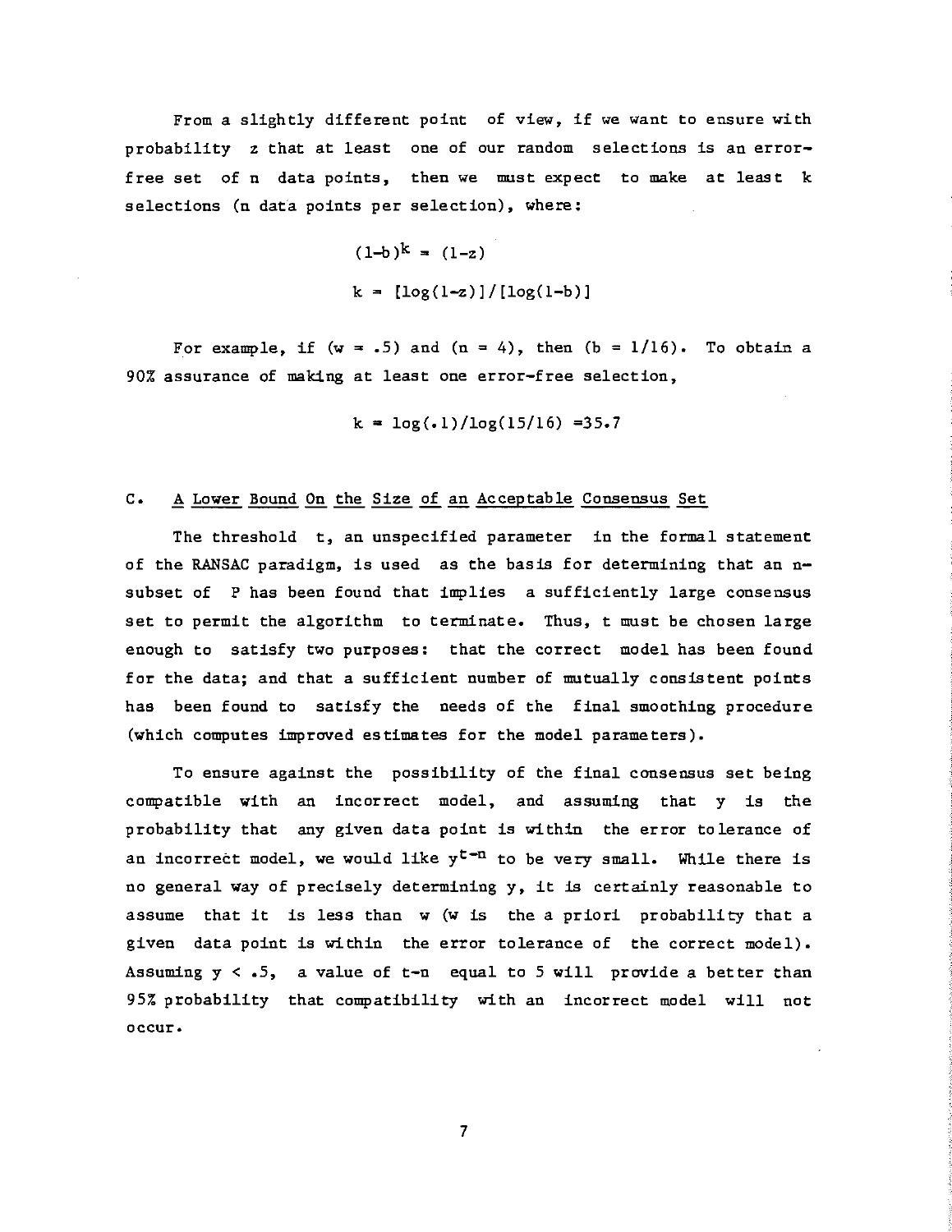To satisfy the needs of the final smoothing procedure, the particular procedure to be employed must be specified; if least-squares smoothing is to be used, there are many situations where formal methods can be invoked to determine the number of points required to produce a desired precision (e.g., see Sorenson [1970]).

### $D$ .  $Example$

Let us apply RANSAC to the example described in Figure 1. A value of w (the probability that any selected data point is within the error tolerance of the model) equal to .85 is consistent with the data, and a tolerance (to establish datum/model compatibility) of .8 units was supplied as part of the problem statement. We will accept the RANSACsupplied model without external smoothing of the final consensus set; thus, we would like to obtain a consensus set that contains all seven data points. Since one of these points is a gross error, it is obvious that we will not find a consensus set of the desired size, and so we will terminate with the largest set we are able to find. The theory presented earlier indicates that if we take two data points at a time, compute the line through them and measure the deviations of the remaining points from this line, we should expect to find a suitable consensus set within two or three trials; however, because of the limited amount of data, we might be willing to try all 21 combinations to find the largest consensus set. In either case, we easily find the consensus set containing the six valid data points and the line that they imply.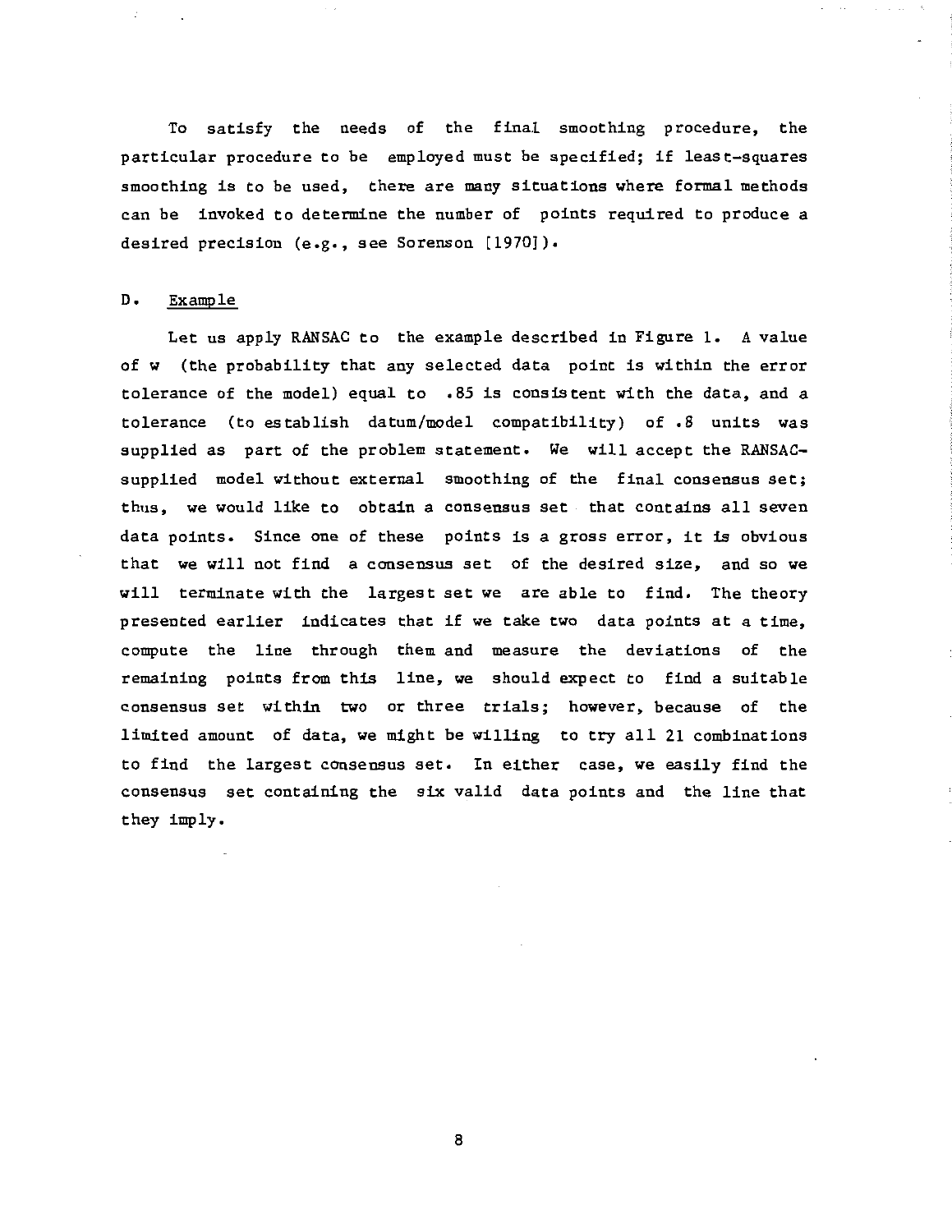#### **TTT** THE LOCATION DETERMINATION PROBLEM (LDP)

and the manufacturers are account to the control

A core problem in image analysis is that of establishing a correspondence between the elements of two representations of a given One variation of this problem, especially important in scene. cartography, is to determine the location in space from which an image or photograph was obtained by recognizing a set of landmarks ("control points") appearing in the image (this is variously called the problem of determining the elements of exterior camera orientation, or the camera calibration problem, or the image-to-data-base-correspondence problem). It is routinely solved using a least-squares technique (e.g., see Wolf  $[1974]$  or Keller [1966]) with a human operator interactively establishing the association between image points and the threedimensional coordinates of the corresponding landmarks. However, in a fully automated system, where the correspondences must be based on the decisions of marginally competent feature detectors, least squares is often incapable of dealing with the gross errors that may result; this consideration, discussed at length in the preceding section, is illustrated for the Location Determination Problem in an example to be presented later (see the section on experimental results).

In this section we present a new solution to the Location Determination Problem (LDP) based on the RANSAC paradigm, which is unique in its ability to tolerate gross errors in the input data. We will first examine the conditions under which a solution to the LDP is possible and describe new results concerning this question; we then present a complete description of the RANSAC-based algorithm, and finally, describe experimental results obtained through use of the algorithm.

We formally define the LDP as follows:

Given a set of m landmarks, whose 3-D coordinates are known in some coordinate frame, and given an image in which some subset of the m landmarks is visible, determine the location (relative to the coordinate system of the landmarks) from which the image was obtained.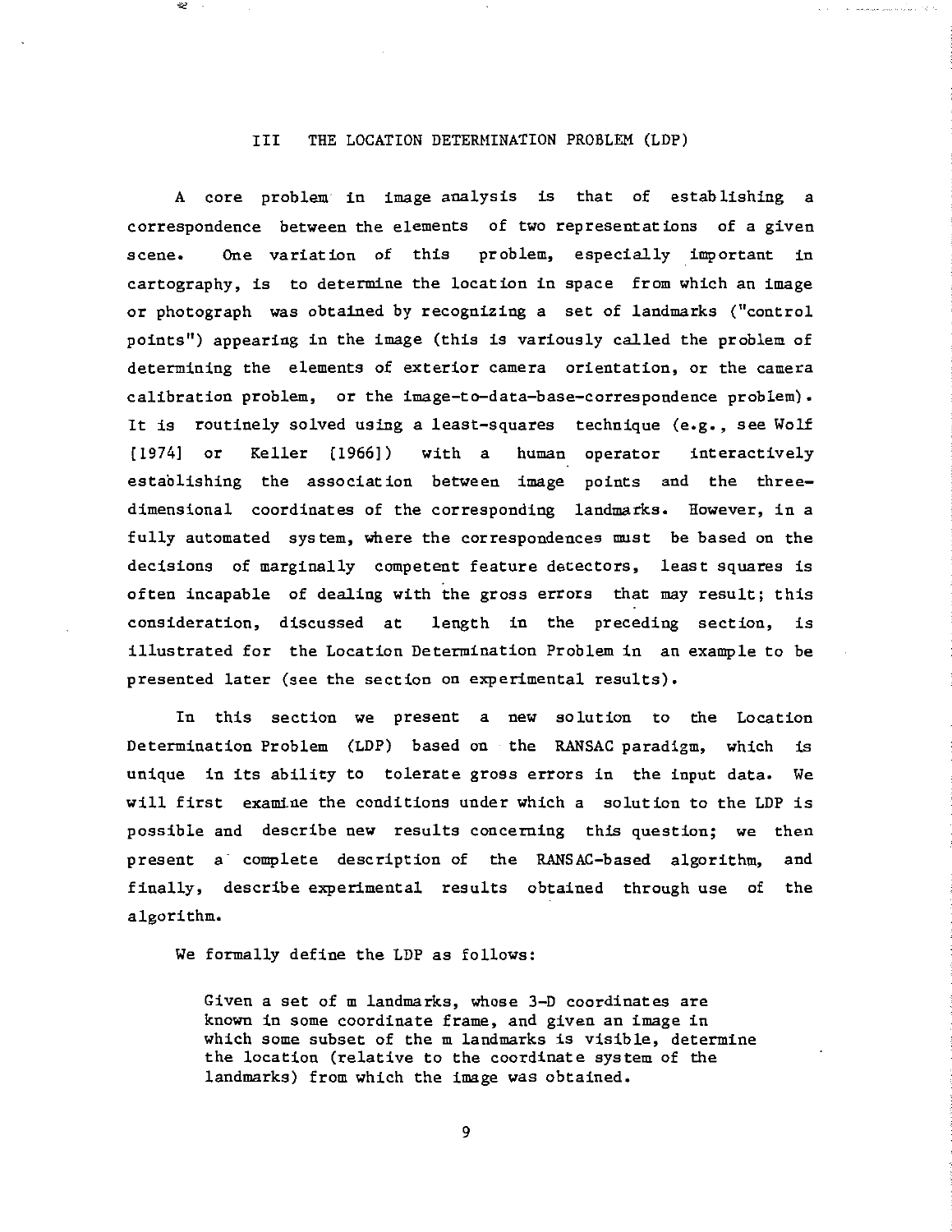We will initially assume that we know the correspondences between n image points and landmarks; later we consider the situation in which some of these correspondences are invalid. We will also assume that both the principal point in the image plane (where the optical axis of the camera pierces the image plane) and the focal length of the imaging system are known; thus (see Figure 2) we can easily compute the angle to any pair of landmarks from the Center of Perspective (CP). Finally, we assume that the camera resides outside and "above" a convex hull enclosing the control points.

We will later demonstrate (Appendix A) that if we can compute the lengths of the rays from the CP to three of the landmarks, then we can directly solve for the location of the CP (and the orientation of the image plane if desired). Thus, an equivalent, but mathematically more concise statement of the LDP, is:

> Given the relative spatial locations of n control points, and given the angle to every pair of control points from an additional point called the Center of Perspective (CP). find the lengths of the line segments ("legs") joining the CP to each of the control points. We call this the "perspective-n-point" problem (PnP).

In order to apply the RANSAC paradigm, we wish to determine the smallest value of n for which it is possible to solve the PnP problem.

#### $A -$ Solution of the Perspective-N-Point Problem

The PIP problem  $(n = 1)$  provides no constraining information, and thus an infinity of solutions is possible. The P2P problem  $(n = 2)$ , illustrated in Figure 3, also admits an infinity of solutions; the CP can reside anywhere on a circle of diameter Rab/sin(Oab), rotated in space about the chord (line) joining the two control points A and B.

The P3P problem  $(n = 3)$  requires that we determine the lengths of the three legs of a tetrahedron, given the base dimensions and the face angles of the opposing trihedral angle (see Figure 4). The solution to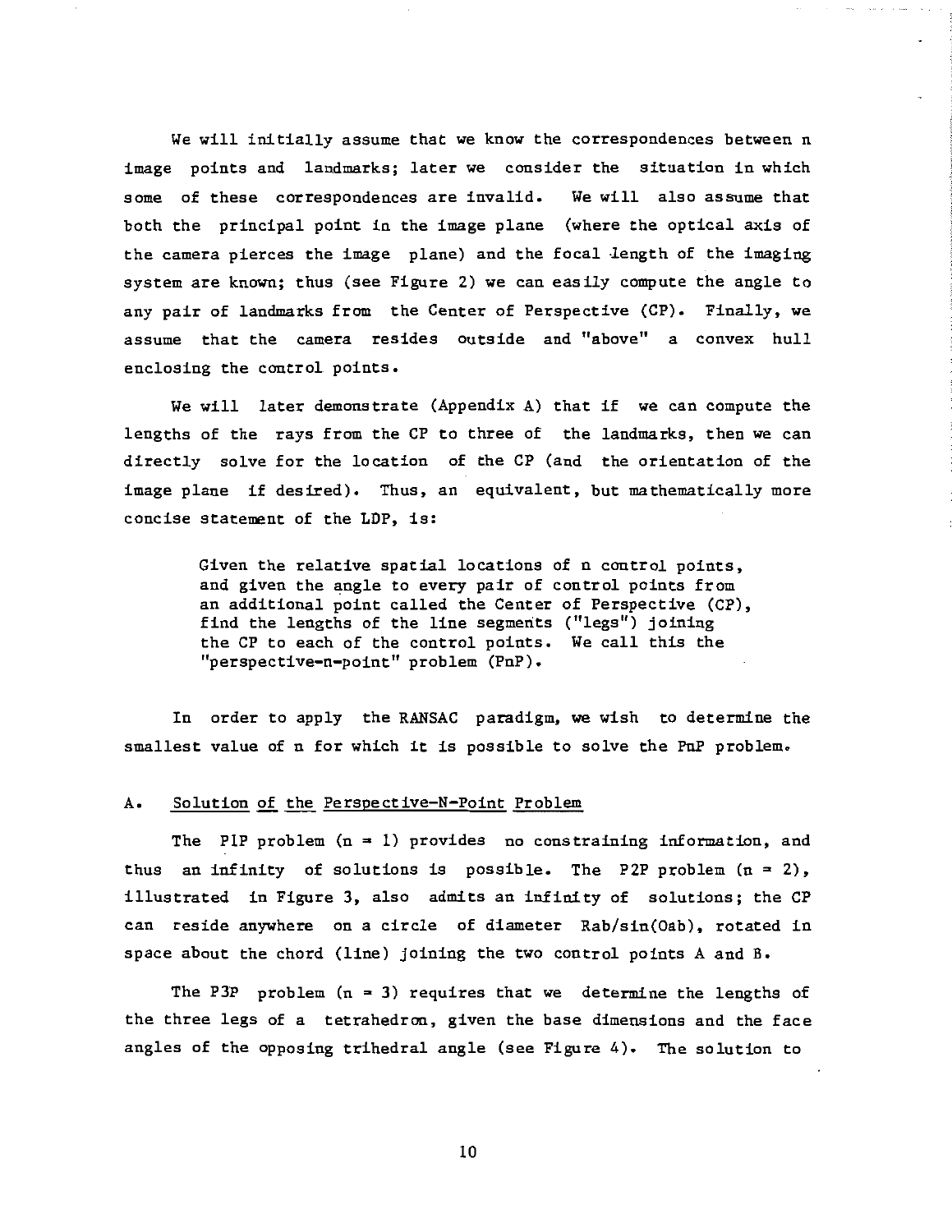this problem is implied by the three equations [A\*]:

$$
(Rab)^2 = a^2 + b^2 - 2*a*b*(\cos(\theta ab))
$$
  
\n
$$
(Rac)^2 = a^2 + c^2 - 2*a*c*(\cos(\theta ac))
$$
\n
$$
(Bbc)^2 = b^2 + c^2 - 2*b*c*(\cos(\theta bc))
$$
\n
$$
(A*)^2 = (A*)^2 + (A*)^2 + (A*)^2 = (A*)^2 + (A*)^2 = (A*)^2 + (A*)^2 = (A*)^2 + (A*)^2 = (A*)^2 = (A*)^2 = (A*)^2 = (A*)^2 = (A*)^2 = (A*)^2 = (A*)^2 = (A*)^2 = (A*)^2 = (A*)^2 = (A*)^2 = (A*)^2 = (A*)^2 = (A*)^2 = (A*)^2 = (A*)^2 = (A*)^2 = (A*)^2 = (A*)^2 = (A*)^2 = (A*)^2 = (A*)^2 = (A*)^2 = (A*)^2 = (A*)^2 = (A*)^2 = (A*)^2 = (A*)^2 = (A*)^2 = (A*)^2 = (A*)^2 = (A*)^2 = (A*)^2 = (A*)^2 = (A*)^2 = (A*)^2 = (A*)^2 = (A*)^2 = (A*)^2 = (A*)^2 = (A*)^2 = (A*)^2 = (A*)^2 = (A*)^2 = (A*)^2 = (A*)^2 = (A*)^2 = (A*)^2 = (A*)^2 = (A*)^2 = (A*)^2 = (A*)^2 = (A*)^2 = (A*)^2 = (A*)^2 = (A*)^2 = (A*)^2 = (A*)^2 = (A*)^2 = (A*)^2 = (A*)^2 = (A*)^2 = (A*)^2 = (A*)^2 = (A*)^2 = (A*)^2 = (A*)^2 = (A*)^2 = (A*)^2 = (A*)^2 = (A*)^2 = (A*)^2 = (A*)^2 = (A*)^2 = (A*)^2 = (A*)^2 = (A*)^2 = (A*)^2 = (A*)^2 = (A*)^2 = (A*)^2 = (A*)^2 = (A*)^2 = (A*)^2 = (A*)^2 = (A*)^2 = (A*)^2 = (A*)^2 = (A*)^2 = (A*)^2 = (A*)^2 = (A*)^2 = (A*)^2 = (A*)^2 = (A*)^2 = (A*)^2 = (A*)^2 = (A*)^2 = (A*)^2 = (A
$$

It is known that n independent polynomial equations, in n unknowns, can have no more solutions than the product of their respective degrees. Thus, the system A\* can have a maximum of eight solutions. However, because every term in the system A\* is either a constant, or of second degree, for every real positive solution there is a geometrically isomorphic negative solution. Thus, there are at most four positive solutions to A\*, and in Figure 5 we show an example demonstrating that the upper bound of four solutions is attainable.

In Appendix A we derive an explicit algebraic solution for the This is accomplished by reducing A\* to a biquadratic system A\*. (quartic) polynomial in one unknown representing the ratio of two legs of the tetrahedron, and then directly solving this equation (we also present a very simple iterative method for obtaining the solutions from the given problem data).

For the case  $n = 4$ , when all four control points lie in a common plane (not containing the CP, and such that no more than two of the control points lie on any single line), we provide a technique, in Appendix B, that will always produce a unique solution. Surprisingly, when all four control points do not lie in the same plane, a unique solution cannot always be assured; an example, presented in Figure 6, shows that at least two solutions are possible for the P4P problem with the control points in "general position."

To solve for the location of the CP in the case of four nonplanar control points, we can use the algorithm presented in Appendix A on two distinct subsets of the control points taken three at a time; the solution(s) common to both subsets locate the CP to within the ambiguity inherent in the given information.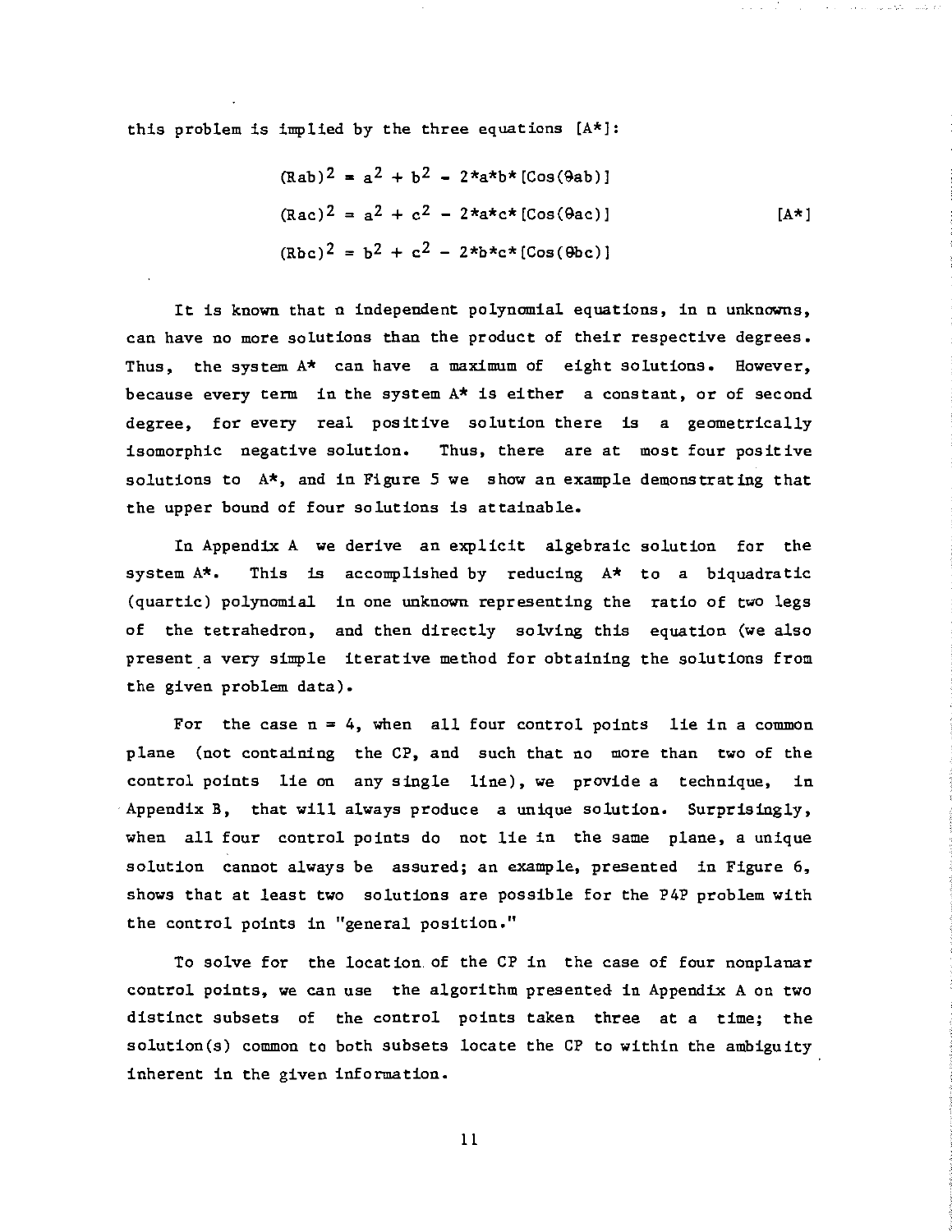The approach used to construct the example shown in Figure 6 can be extended to any number of additional points. It is based on the principal depicted in Figure 3: if the CP and any number of control points lie on the same circle, then the angle between any pair of control points and the CP will be independent of the location on the circle of the CP (and hence the location of the CP cannot be determined). Thus, we are able to construct the example shown in Figure 7, in which five control points in general position imply two solutions to the P5P problem. While the same technique will work for six or more control points, four or more of these points must now lie in same plane and are thus no longer in general position.

To prove that six (or more) control points in general position will always produce a unique solution to the P6P problem, we note that for this case we can always solve for the 12 coefficients of the 3 x 4 matrix T that specifies the mapping (in homogeneous coordinates) from three space to two space; each of the six correspondences provides three new equations and introduces one additional unknown (the homogeneous coordinate scale factor). Thus, for six control points, we have 18 linear equations to solve for the 18 unknowns (actually, it can be shown that, at most, 17 of the unknowns are independent). Given the transformation matrix T, we can construct an additional (synthetic) control point lying in a common plane with three of the given control points and compute its location in the image plane; the technique described in Appendix B can now be used to find a unique solution.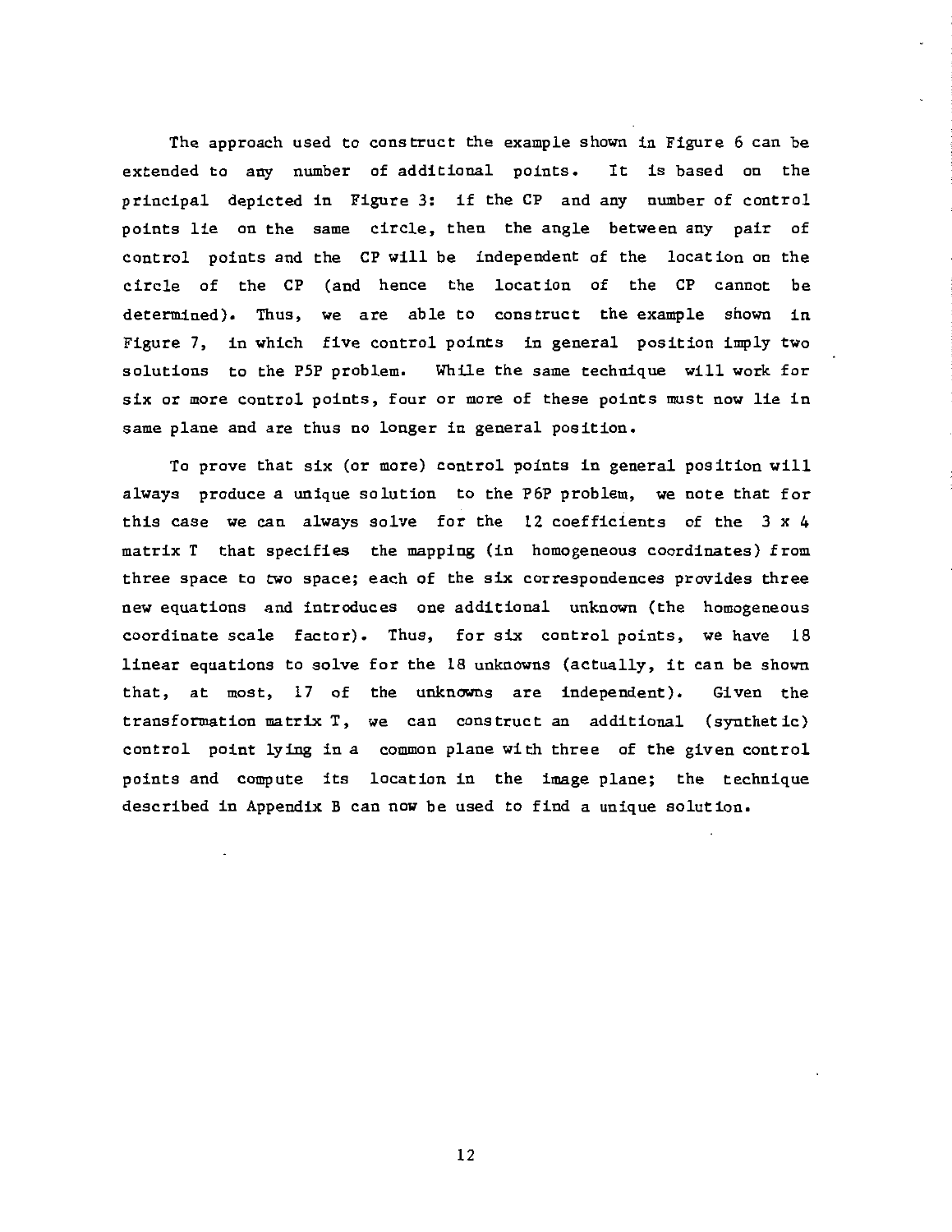### IMPLEMENTATION DETAILS AND EXPERIMENTAL RESULTS **TV**

#### $A -$ The RANSAC/LD Algorithm

The RANSAC/LD algorithm accepts as input the following data:

- (1) A list L of m 6-tuples--each 6-tuple containing the 3-D spatial coordinates of a control point, its corresponding 2-D image plane coordinates, and an optional number giving the expected error (in pixels) of the given location in the image plane.
- (2) The focal length of the imaging system and the image plane coordinates of the principal point.
- (3) The probability (1-w) that a 6-tuple contains a gross mismatch.
- (4) A "confidence" number G which is used to set the internal thresholds for acceptance of intermediate results contributing to a solution. A confidence number of one forces very conservative behavior on the algorithm; a confidence number of zero will call almost anything a valid solution.

The RANSAC/LD algorithm produces output the following as information:

- (1) The 3-D spatial coordinates of the lens center (i.e., the Center of Perspective), and an estimate of the corresponding error.
- (2) The spatial orientation of the image plane.

The RANSAC/LD algorithm operates as follows:

- (1) Three 6-tuples are selected from list L·by a quasi-random method that ensures a reasonable spatial distribution for the corresponding control points. This initial selection is called SI.
- (2) The CP (called CPI) corresponding to selection SI is determined using the closed-form solution provided in Appendix A; multiple solutions are treated as if they were obtained from separate selections in the following steps.
- (3) The error in the derived location of CPI is estimated by perturbing the input coordinates (either by the amount specified in the 6-tuples or by a default value of one pixel), and recomputing the effect this would have on the location of the CPI.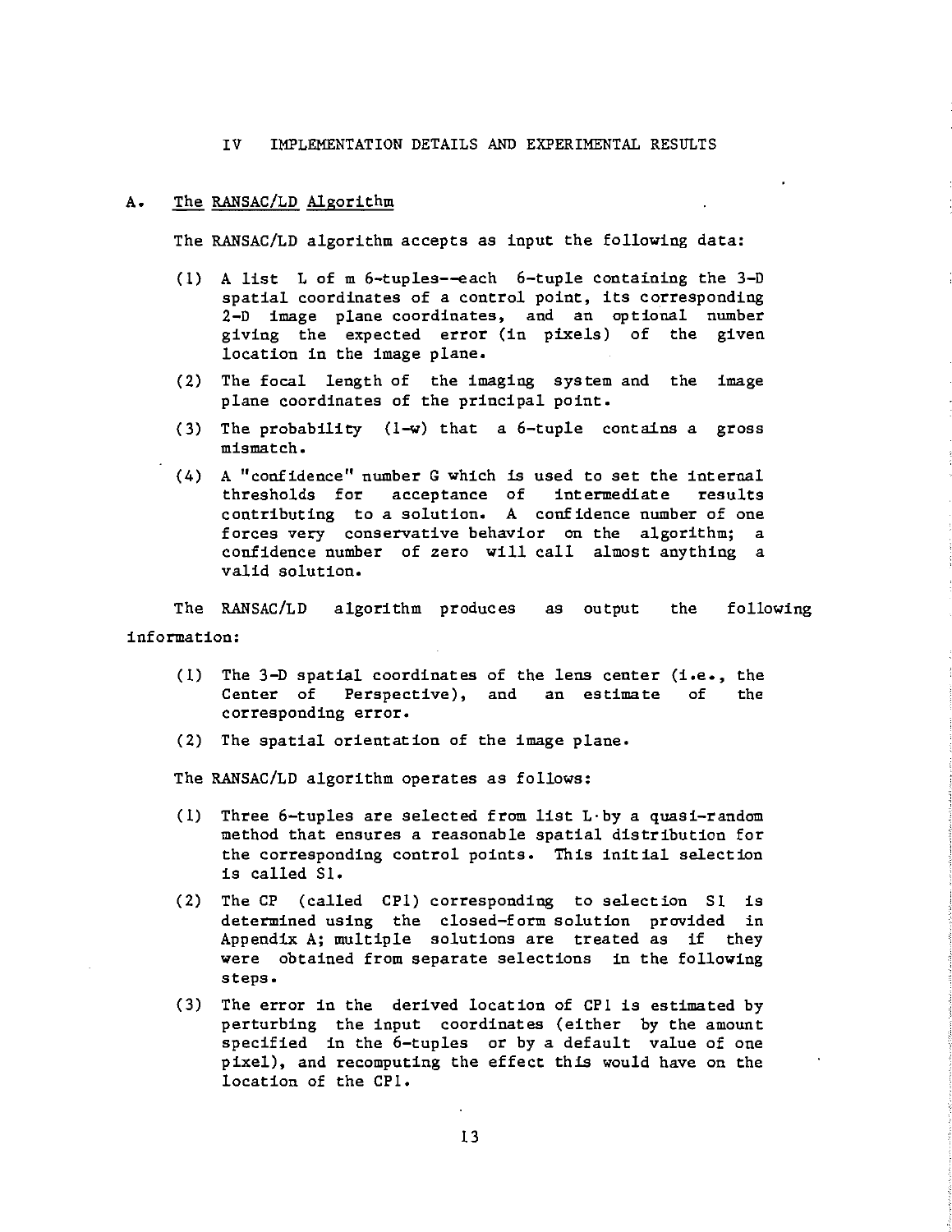(4) Given the error estimate for the CPl, we use the technique described in Bolles [1978] to determine error ellipses (dimensions based upon the supplied confidence number) in the image plane for each of the control points specified in list L; if the associated image coordinates reside within the corresponding error ellipse, then the 6-tuple is appended to the consensus set S1/CP1.

s i sin series de la caractería

- (5) If the size of S1/CP1 equals or exceeds some threshold value t (nominally equal to a value between 7 and mw), then the consensus set S1/CP1 is supplied to a leastsquares routine (see Bolles [1978] or Gennery [1975]) for final determination of the CP location and image plane orientation.<sup>\*</sup> Otherwise, the above steps are repeated with a new random selection S2, S3, ...
- (6) If the number of iterations of the above steps exceeds  $k = \lfloor \log(1-G) \rfloor / \lfloor \log(1 - x^3) \rfloor$ , then the largest consensus set found so far is used to compute the final solution (or we terminate in failure if this largest consensus set contains fewer than six members).

# B. Experimental Results

To demonstrate the validity of our theoretical results, we performed three experiments. In the first experiment we found a specific Location Determination Problem in which the common leastsquares pruning heuristic failed, and showed that RANSAC successfully In the second experiment, we applied RANSAC to solved this problem. fifty synthetic problems in order to check the reliability of the approach over a wide range of parameter values. In the third experiment we used standard feature detection techniques to locate landmarks in an aerial image and then used RANSAC to determine the position and orientation of the camera.

An alternative to least squares would be to average the parameters computed from random triples in the consensus set that fall within (say) the center 50% of the associated histogram.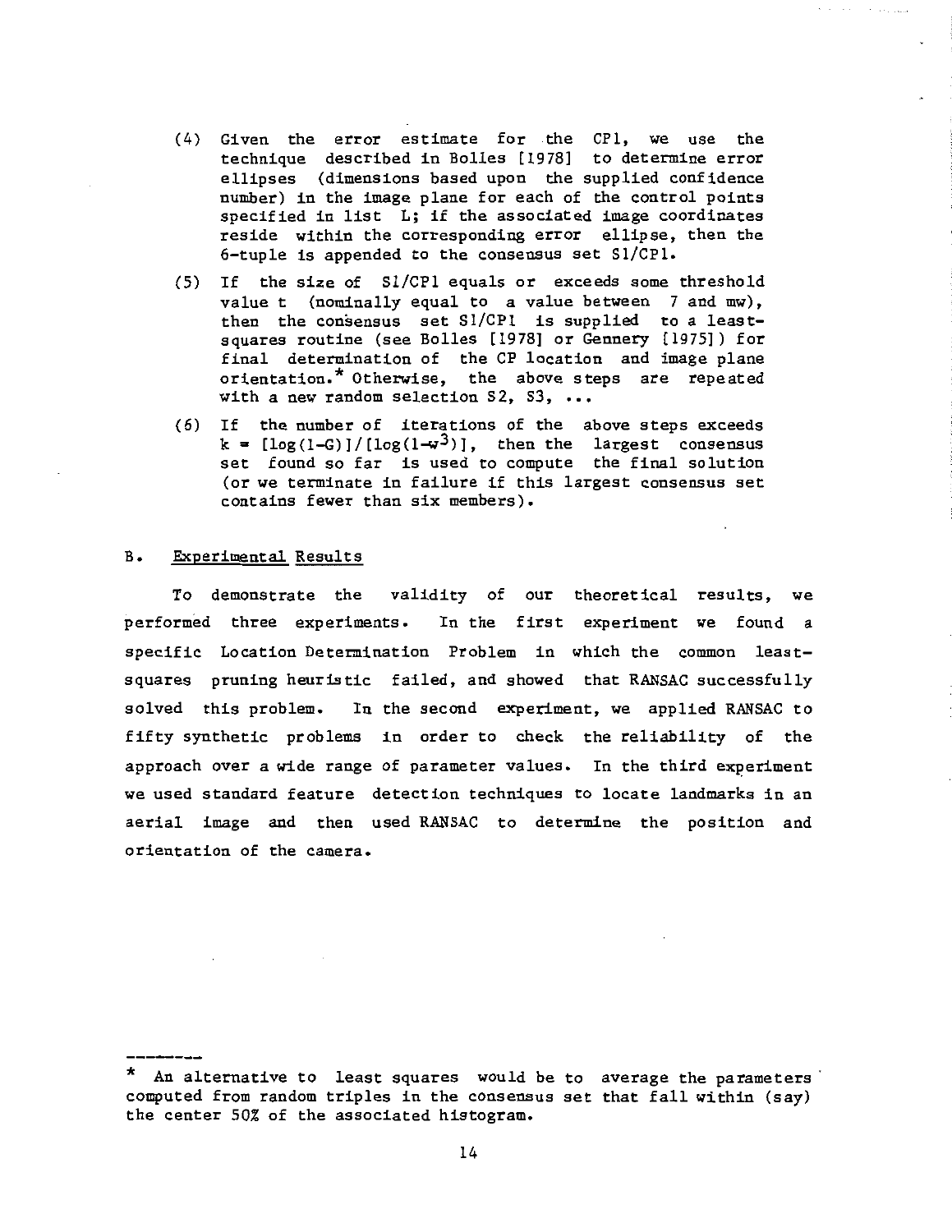### A Location Determination Problem Example of a Least-Squares Pruning  $\mathbf{C}$ . Error

The LDP in this experiment was based upon 20 landmarks and their locations in an image. Five of the twenty correspondences were gross errors; that is, their given locations in the image were further than 10 pixels from their actual locations. The image locations for the "good" correspondences were normally distributed about their actual locations with a standard deviation of one pixel.

The heuristic to prune gross errors was the following:

- \* Use all of the correspondences to instantiate a model.
- \* On the basis of that model, delete the correspondence that has the largest deviation from its predicted image location.
- \* Instantiate a new model without that correspondence.
- \* If the new model implies a normalized error for the deleted correspondence that is larger than three standard deviations, assume that it is a gross error, leave it out, and continue deleting correspondences. Otherwise, assume that it is a good correspondence and return the model that included it as the solution to the problem.

This heuristic successfully deleted two of the gross errors; but after deleting a third, it decided that the new model did not imply a significantly large error, so it returned a solution based upon eighteen correspondences, three of which were gross errors.

When RANSAC was applied to this problem, it located the correct solution on the second triple of selected points. The final consensus set contained all of the good correspondences and none of the gross errors.

### $D$ . Fifty Synthetic Location Determination Problems

In this experiment we applied RANSAC to fifty synthetic LDPs. Each problem was based upon thirty landmark-to-image correspondences.  $\mathbf{A}$ range of probabilities were used to determine the number of gross errors in the problems; the image location of a gross error was at least 10 pixels from its actual location. The location of a good correspondence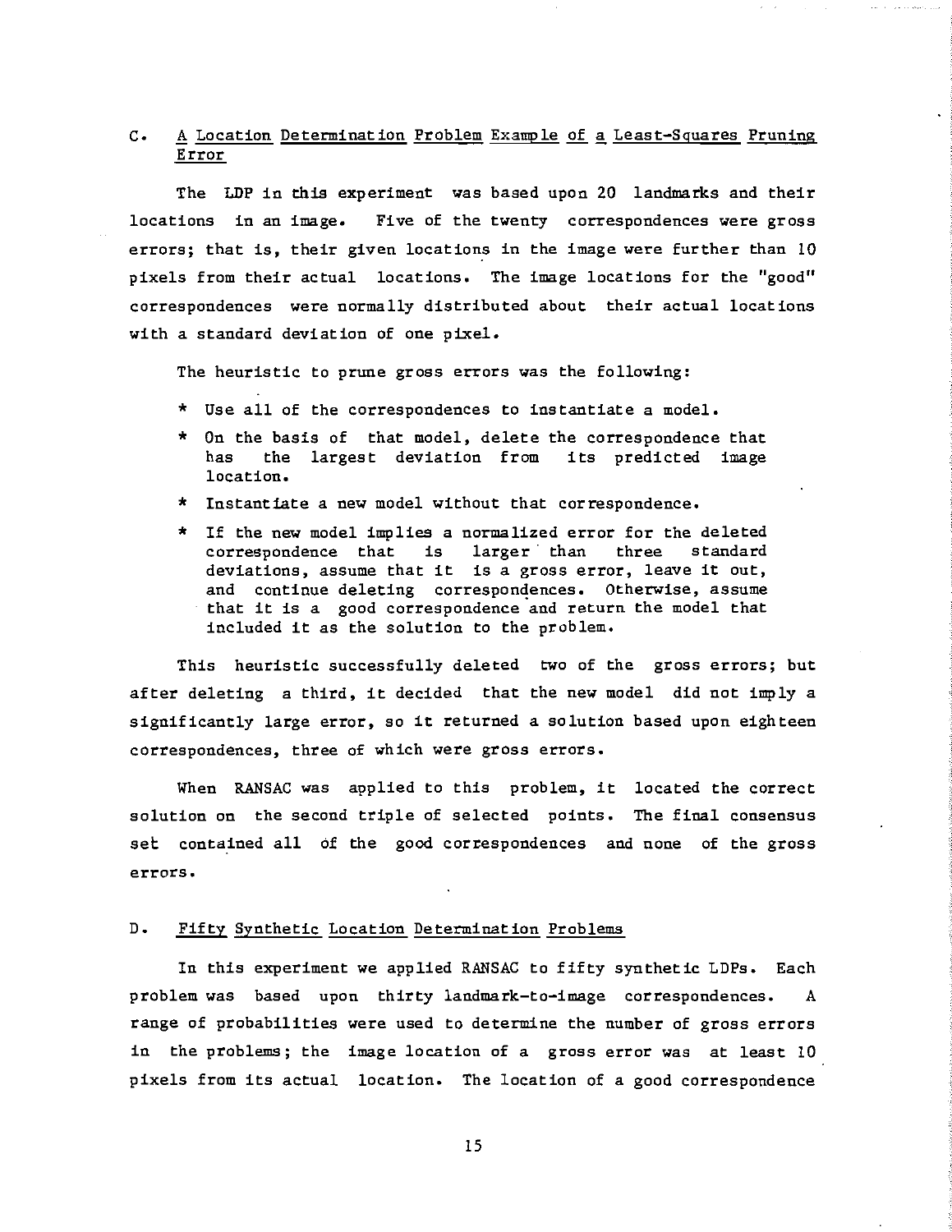was distributed about its actual location with a normal distribution having a standard deviation of one pixel. Two different camera positions were used--one looking straight down on the landmarks and one looking at them from an oblique angle. The RANSAC algorithm described earlier in this section was applied to these problems; however, the simple iterative technique described in Appendix A was used to locate solutions to the P3P problems in place of the closed form method also described in that appendix, and a second least-squares fit was used to extend the final consensus set (as suggested in second section of this paper). Table 1 summarizes the results for ten typical problems (RANSAC successfully avoided including a gross error in its final consensus set in all of the problems); in five of these problems the probability of a good correspondence was 0.8, and in the other five problems it was 0.6. The execution time for the current program is approximately one second for each camera position considered.

| No. of<br>Good<br>Corresp. | No. of<br>Corresp.<br>in Final<br>Consensus<br>Set | No. of<br>Triples<br>Considered | No. of<br>Camera<br>Positions<br>Considered |
|----------------------------|----------------------------------------------------|---------------------------------|---------------------------------------------|
|                            |                                                    | $w = .8$                        |                                             |
| 22<br>23<br>19<br>25<br>24 | 19<br>23<br>19<br>25<br>23                         | 6<br>ı<br>2<br>ı<br>3           | 10<br>З<br>3<br>2<br>8                      |
|                            |                                                    | $w = .6$                        |                                             |
| 21<br>17<br>17<br>18<br>21 | 20<br>17<br>16<br>16<br>18                         | 11<br>1<br>6<br>9<br>9          | 21<br>8<br>21<br>15                         |

TABLE 1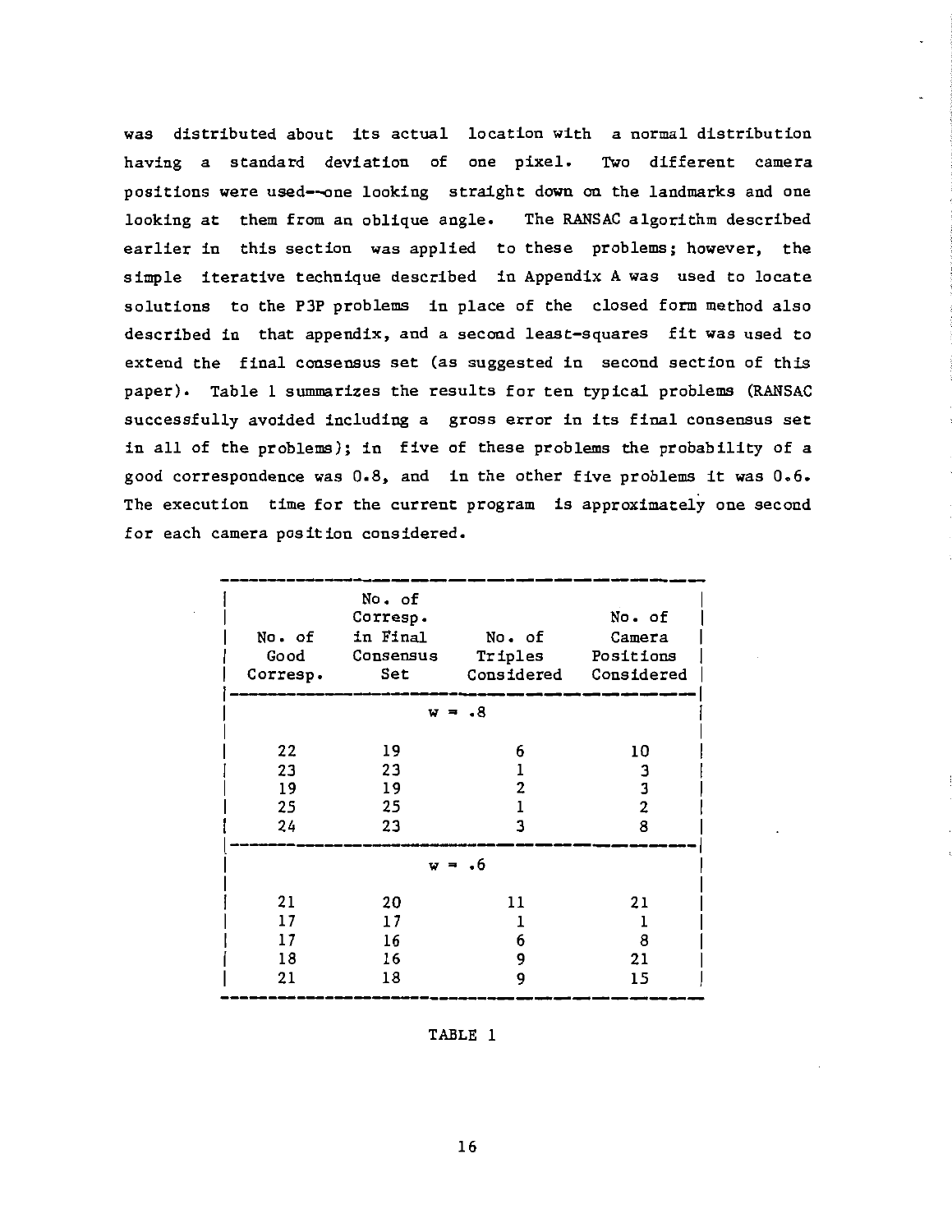### A "Real" Location Determination Problem  $E_{\bullet}$

Cross-correlation was used to locate 25 landmarks in an aerial image taken from approximately 4,000 feet with a 6-inch lens. The image was digitized on a grid of 2,000 by 2,000 pixels, which implies a ground resolution of approximately two feet per pixel. Three gross errors were made by the correlation feature detector. When RANSAC was applied to this problem. it located a consensus set of 17 on the first triple selected and then extended that set to include all 22 good correspondences after the initial least-squares fit. The final standard deviations about the camera parameters were as follows:

|  | X: 0.1 feet   | Heading: .01 degrees |             |
|--|---------------|----------------------|-------------|
|  | $Y: 6.4$ feet | Pitch:               | .10 degrees |
|  | $Z: 2.1$ feet | Roll:                | .12 degrees |

#### $\overline{U}$ CONCLUDING COMMENTS

In this paper we have introduced a new paradigm, Random Sample Consensus (RANSAC), for fitting a model to experimental data. RANSAC is interpreting/smoothing data capable of containing a significant percentage of gross errors, and thus is ideally suited for applications in automated image analysis where interpretation is based on the data provided by error-prone feature detectors.

A major portion of this paper describes the application of RANSAC to the Location Determination Problem (LDP): given an image depicting a set of landmarks with known locations, determine that point in space from which the image was obtained. Most of the results we present concerning solution techniques and the geometry of the LDP problem are either new or not generally known. The current photogrammetric literature offers no analytic solution, other than variants of least squares and the Church method, for solving the perspective-n-point problems. The Church method, which provides an iterative solution for the P3P problem, is presented (see Church [1945] or Wolf [1974]) without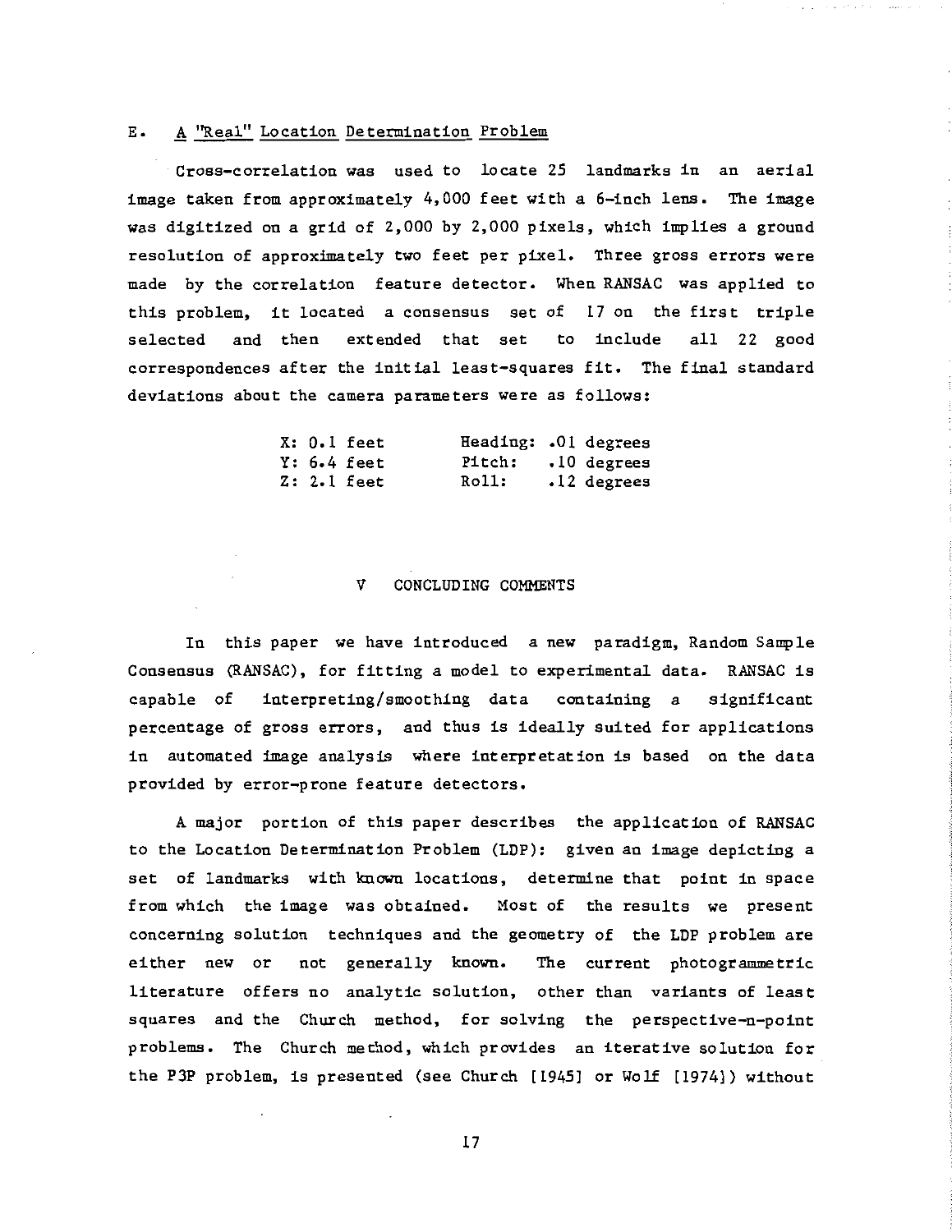any indication that more than one physically real solution is possible; there is certainly no indication that anyone realizes that physically real multiple solutions are possible for more than three control points in general position. (It should be noted that because the multiple solutions can be arbitrarily close together, even when an iterative technique is initialized to a value close to the correct solution, there is no assurance that it will converge to the desired value).

In the section on the LDP problem (and associated appendices) we have completely characterized the P3P problem and provided a closed-form We have shown that multiple physically real solutions can solution. exist for the P4P and P5P problems, but also demonstrated that a unique solution is assured when four of the control points reside on a common plane (solution techniques are provided for each of these cases). The issue of determining the maximum number of solutions possible for the P4P and P5P problems remains open, but we have shown that a unique solution exists for the P6P problem when the control points are in general position.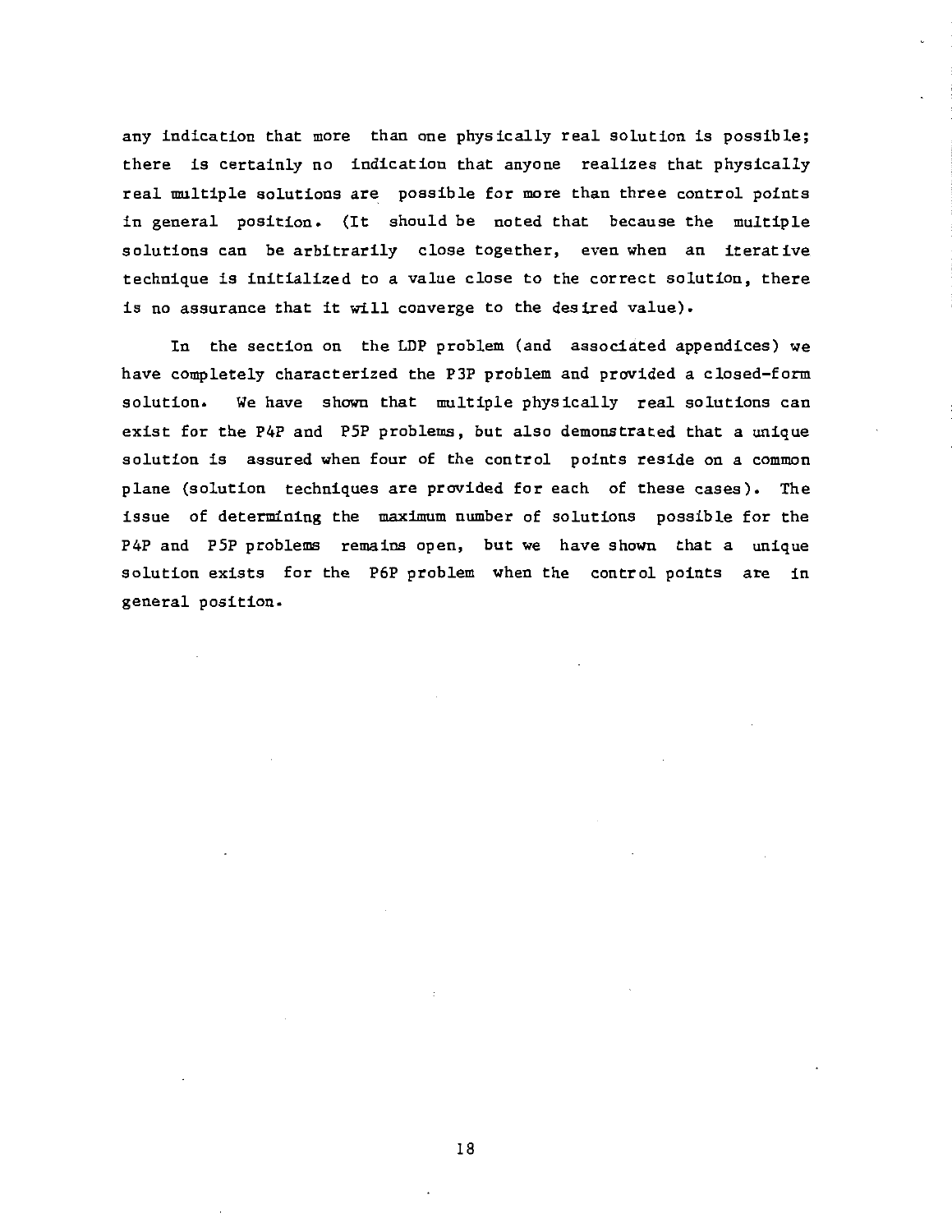## **REFERENCES**

- M. A. Fischler, and  $1.$ R. C. Bolles, L. H. Quam, H. C. Wolf. "Automatic Refinement Of Image-To-Data Base Correspondences." in Proceedings: Image Understanding Workshop, (November 1978).
- $2.$ E. Church. "Revised Geometry of the Aerial Photograph - Bulletin of Aerial Photogrammetry No. 15," Syracuse University (1945).
- $3.$ S. D. Conte, Elementary Numerical Analysis (McGraw Hill, 1965).
- E. Dehn, Algebraic Equations (Dover, 1960). 4.
- and P. E. Hart, Pattern Classification and Scene  $5.$ R. O. Duda Analysis (Wiley-Interscience, 1973).
- $6.$ D. B. Gennery, "Least-Squares Stereo-Camera Calibration," Stanford Artificial Intelligence Project internal memo (1975).
- $7.$ M. Keller and G. C. Tewinkel, "Space Resection in Photogrammetry," ESSA Technical Report C&GS 32, U.S. Coast and Geodetic Survey  $(1966)$ .
- 8. D. P. Rogers and J. A. Adams, Mathematical Elements for Computer Graphics (McGraw Hill, 1976).
- 9. H. W. Sorenson, "Least-squares estimation: from Gauss to Kalman." IEEE Spectrum (July 1970).
- 10. P. R. Wolf, Elements of Photogrammetry (McGraw Hill, 1974).
- 11. C. R. Wylie, Jr., Introduction to Projective Geometry (McGraw-Hill,  $1970$ .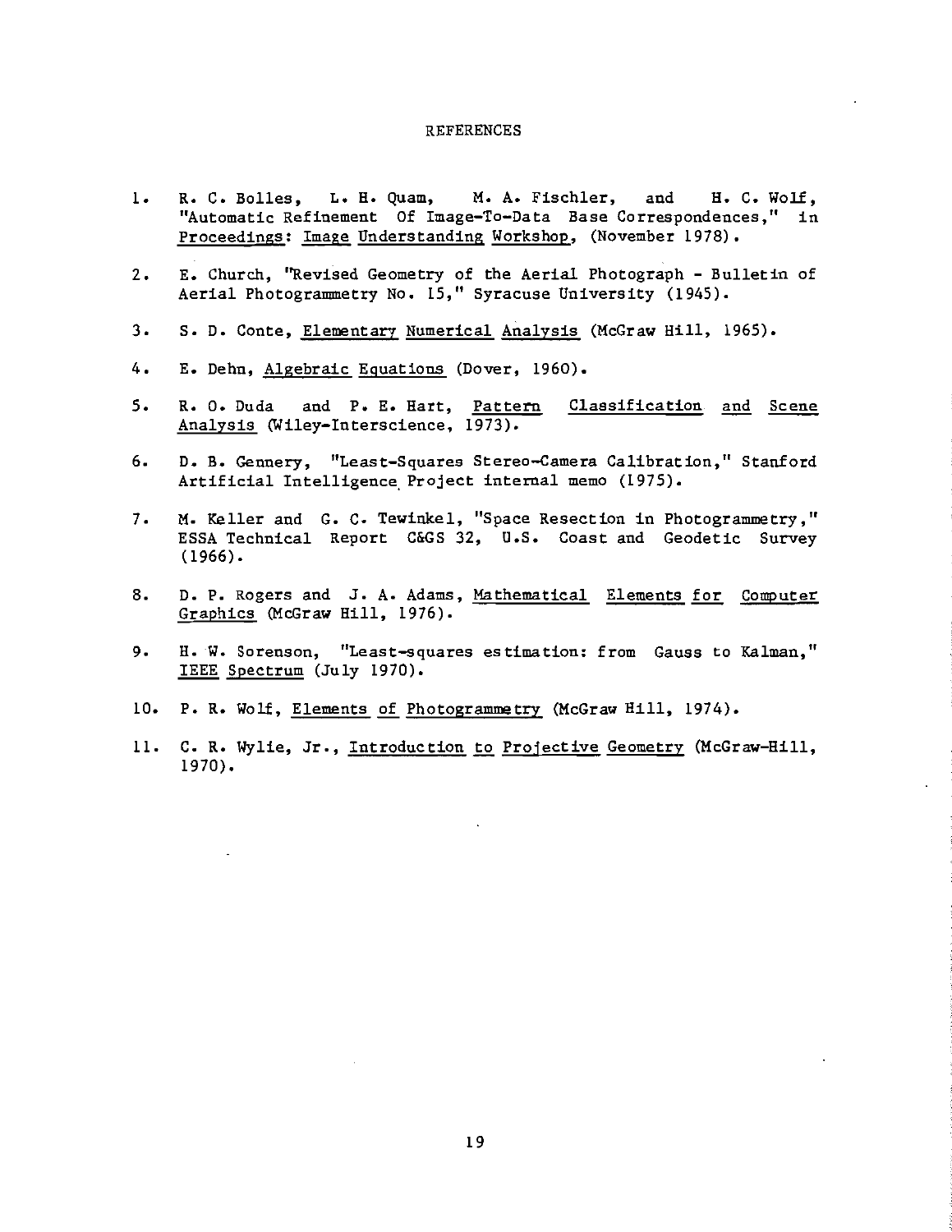# Appendix A

# AN ANALYTIC SOLUTION FOR THE PERSPECTIVE-3-POINT PROBLEM

In the main body of this paper, we have established that P3P problems can have as many as four solutions. In this appendix, we will derive a closed form expression for obtaining these solutions.  $0$ ur approach involves three steps: we first find the lengths of the legs of the ("perspective") tetrahedron given the base (defined by the three control points) and the face angles of the opposing trihedral angle (the three angles to the three pairs of control points as viewed from the CP); we next locate the CP with respect to the 3-D reference frame in which the control points were originally specified; and finally, compute the orientation of the image plane with respect to the reference frame.

### A Solution for the Perspective Tetrahedron (see Figure 4)  $\mathbf{a}$ .

Given the lengths of the three sides of the base of a tetrahedron (Rab, Rac, Rbc), and given the corresponding face angles of the opposing trihedral angle ( $\theta$ ab, $\theta$ ac, $\theta$ bc), find the lengths of the three remaining sides of the tetrahedron (a,b,c).

A solution to the above problem can be obtained by simultaneously solving the system of equations:

| [A1] $(Rab)^2 = a^2 + b^2 - 2*a*b*cos(\theta ab)$ |
|---------------------------------------------------|
| [A2] $(Rac)^2 = a^2 + c^2 - 2*a*c*cos(\theta ac)$ |
| [A3] $(Rbc)^2 = b^2 + c^2 - 2*b*c*cos(\theta bc)$ |

 $\sim$ 

We now proceed as follows:

 $\overline{a}$ 

|      | [A4] Let $b = x*a$ and $c = y* a$                                                     |
|------|---------------------------------------------------------------------------------------|
|      | [A5] $(Rac)^2 = a^2 + (y^2) \star (a^2) - 2 \star (a^2) \star y \star cos(\theta ac)$ |
|      | $(A6)$ $(Rab)^2 = a^2 + (x^2)*(a^2) - 2*(a^2)*x*cos(\theta ab)$                       |
| [A7] | $(Rbc)^2 = (x^2)*(a^2) + (y^2)*(a^2) - 2*(a^2)*x*y*cos(\theta bc)$                    |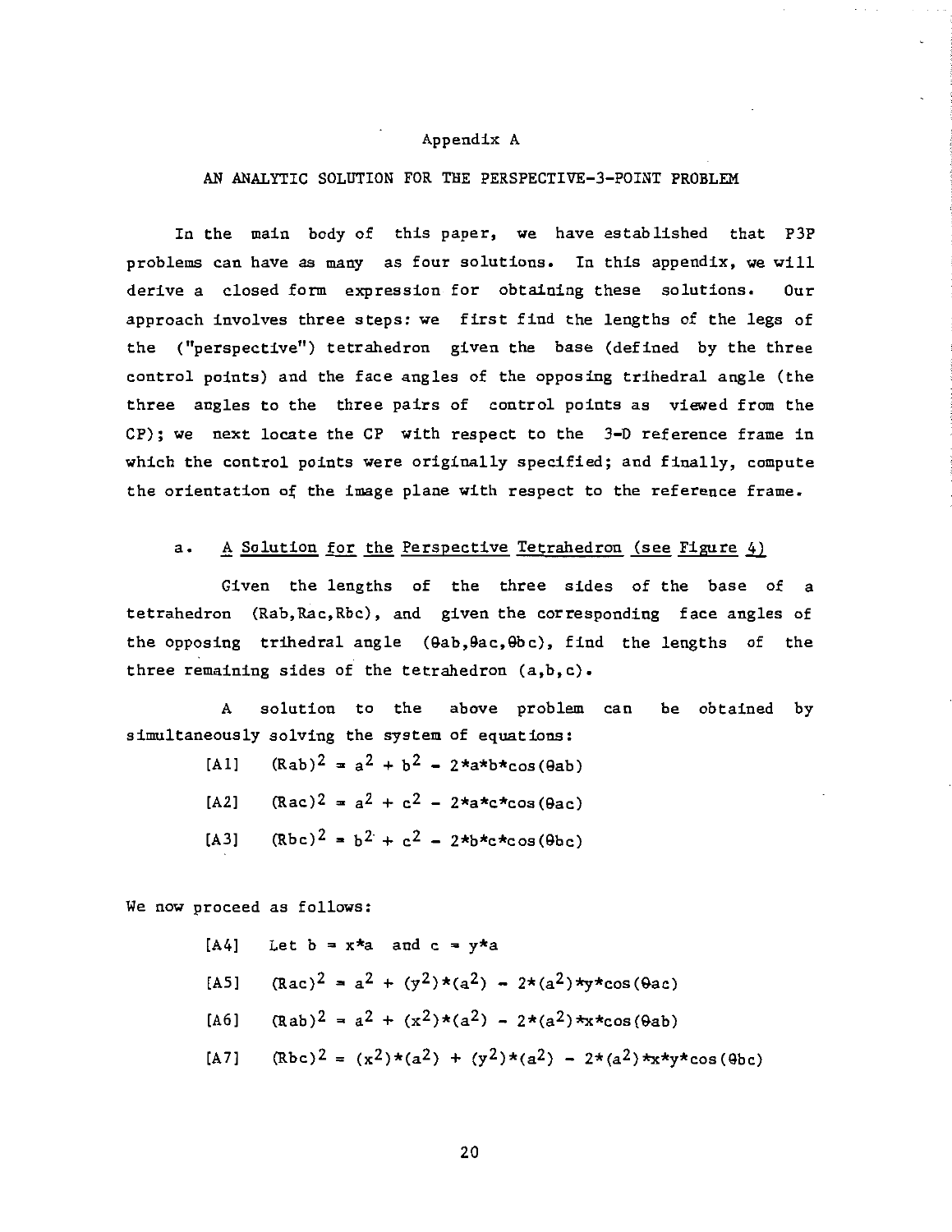[A8] 
$$
((Rbc)^2)*[1 + (y^2) - 2*y*cos(\theta ac)] =
$$
  
 $((Rac)^2)*[(x^2) + (y^2) - 2*x*ykcos(\theta bc))$ 

 $\mathbf{I}$ 

 $\sim 10^6$ 

from  $[A6]$  and  $[A7]$ 

from  $[A5]$  and  $[A7]$ 

$$
[A9] \quad ((Rbc)^{2})*(1 + (x^{2}) - 2*xxcos(9ab)] =
$$

$$
((Rab)^{2})*(x^{2}) + (y^{2}) - 2*x*yxcos(9bc)]
$$

$$
(Rbc)^{2} \quad (Rbc)^{2}
$$

$$
[A10] Let \frac{1}{(Rac)^{2}} = K1 \quad and \quad \frac{1}{(Rab)^{2}} = K2
$$

From [A8] and [A9]  
\n[A11] 
$$
0 = (y^2) * [1 - K1] + 2\pi y * [K1 * \cos(\theta ac) - x * \cos(\theta bc)] + [(x^2) - K1]
$$

From  $[A9]$  and  $[A10]$ 

$$
[A12] \quad 0 = (y^2) + 2*y*[-x*cos(\theta bc)]
$$
  
+ 
$$
[(x^2)*(1-K2) + 2*x*K2*cos(\theta ab) - K2]
$$

 $\sim$  10  $\mu$ 

Equations [All] and [Al2] have the form:

$$
[A13] \quad 0 = m*(y^2) + p*y + q
$$
  

$$
[A14] \quad 0 = m'*(y^2) + p'*y + q'
$$

Multiplying [Al3] and [Al4] by  $m'$  and  $m$  respectively, and subtracting:

$$
[A15] \quad 0 = [p*m' - p' * m] * y + [m' * q - m * q']
$$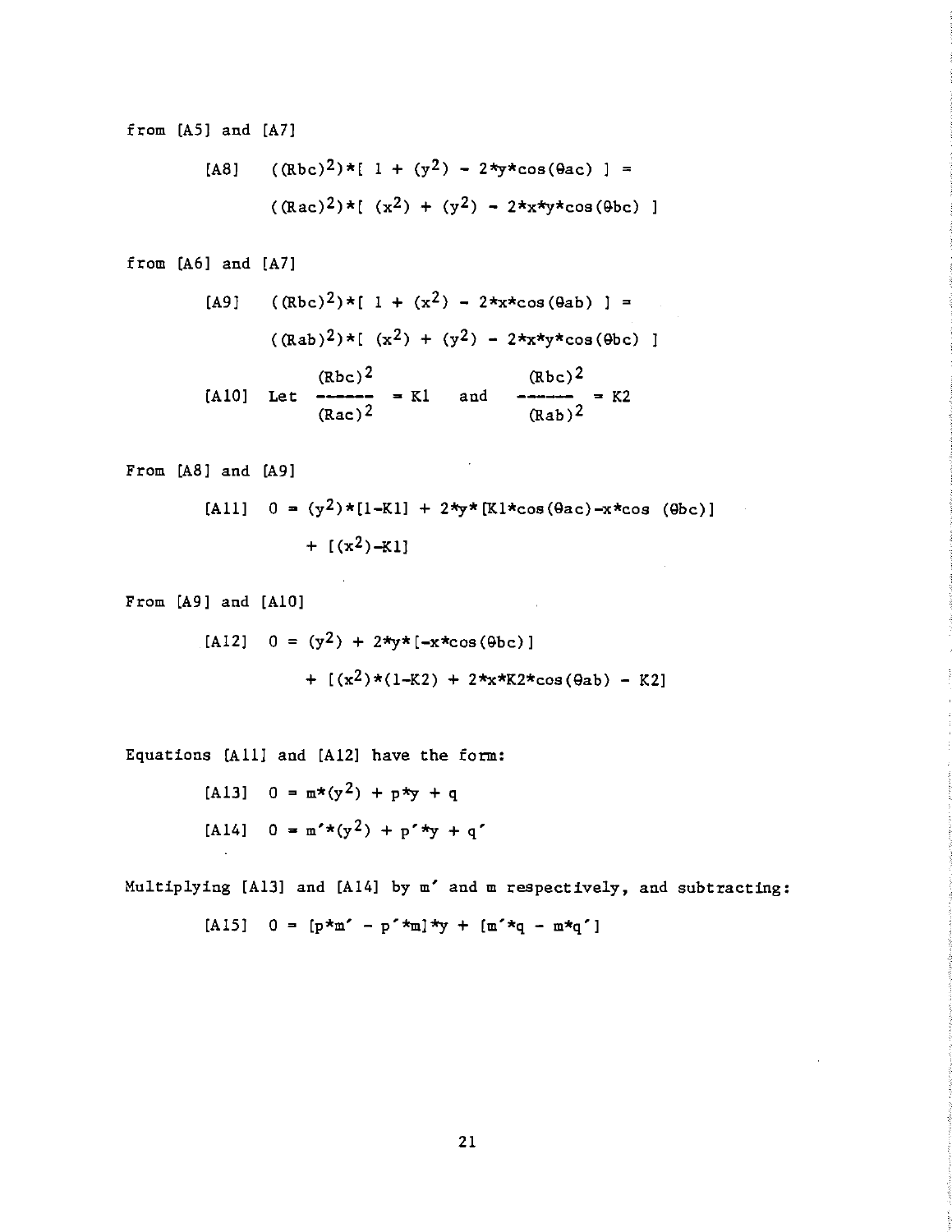Multiplying [Al3] and [Al4] by q' and q respectively, subtracting, and dividing by y:

$$
0 = [m' * q - m * q'] * (y^2) + [p' * q - p * q'] * y
$$
  
[A16] 
$$
0 = [m' * q - m * q'] * y + [p' * q - p * q']
$$

Assuming  $m' * q$  is not equal (#) to  $m * q'$ , that is

$$
[(x2) - K1] \# [(x2) * (1 - K1) * (1 - K2) + 2 * x * K2 * (1 - K1) * cos(0ab) - (1 - K1) * K2]
$$

then [A15] and [A16] are equivalent to [A13] and [A14].

We now multiply [A15] by  $[\texttt{m'*q - m*q'}],$  and multiply [A16] by  $[p*<sup>n</sup> - p'*<sup>n</sup>]$ , and subtract to obtain:

$$
[A17] \quad 0 = (m' * q - m * q')^2 - [p * m' - p' * m] * [p' * q - p * q']
$$

Expanding [A17] and grouping terms we obtain a biquadratic (quartic) polynomial in x:

[A18] 
$$
0 = G4*(x^4) + G3*(x^3) + G2*(x^2) + G1*(x) + G0
$$

where:

$$
[A19] G4 = (K1*K2 - K1 - K2)^2 - 4*K1*K2*(Cos(\theta bc)^2)
$$
\n
$$
[A20] G3 = 4*(K1*K2-K1-K2)*K2*(1-K1)*Cos(\theta ab)
$$
\n
$$
+ 4*K1*Cos(\theta bc) * [(K1*K2+K2 - K1)*Cos(\theta ac)
$$
\n
$$
+ 2*K2*Cos(\theta ab)*cos(\theta bc)]
$$
\n
$$
[A21] G2 = [2*K2*(1-K1)Cos(\theta ab)]^2
$$
\n
$$
+ 2*(K1*K2+K1-K2)*(K1*K2-K1-K2)
$$
\n
$$
+ 4*K1*[(K1-K2)*(Cos(\theta bc)^2) + (1-K2)*K1*(Cos(\theta ac)^2)
$$
\n
$$
- 2*K2*(1+K1)*Cos(\theta ab)*Cos(\theta ac)*Cos(\theta bc)]
$$
\n
$$
[A22] G1 = 4*(K1*K2+K1-K2)*K2*(1-K1)*Cos(\theta ab)
$$
\n
$$
+ 4*K1*(K1*K2-K1+K2)*Cos(\theta ac)*Cos(\theta bc)
$$
\n
$$
+ 2*K1*K2 * Cos(\theta ab)*(Cos(\theta ac)^2)]
$$
\n
$$
[A23] G0 = (K1*K2+K1-K2)^2 - 4*(K1^2)*K2*(Cos(\theta ac)^2)
$$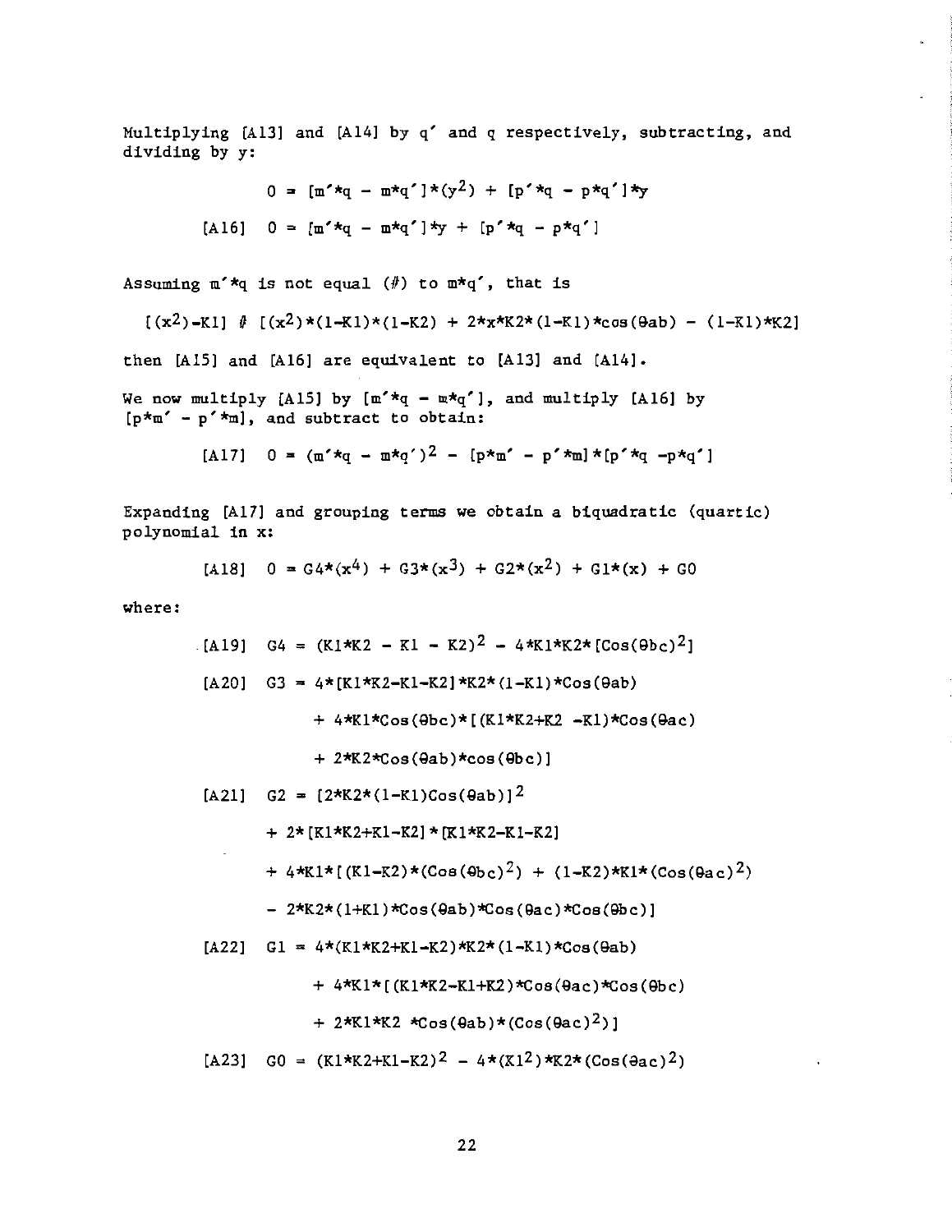Roots of [A23] can be found in closed form (see Dehn [1960]), or by iterative techniques (see Conte [1965]).

For each positive real root of [A18], we determine a single positive real value for each of the sides "a" and "b." From [A6] we have:

Rab  
[A24] a = 
$$
---
$$
  
SQRT  $[(x^2) - 2*x*Cos(\theta ab) + 1]$ 

and from [A4] we obtain:

$$
[A25] \quad b = a \star x
$$

If  $m' * q \# m * q'$ , then from [A16] we have:

$$
p^*q - p^*q'
$$
  
[A26]  $y = \frac{p^*q - p^*q^*}{m^*q^* - m^*q}$ 

If  $m' * q = m * q'$ , then [A26] is undefined and we obtain two values of y  $from [A5]:$ 

$$
[A27] \quad y = \text{Cos}(\theta ac) \quad \text{+} \quad \text{SQRT} \quad \text{(Cos}(\theta ac))^2 \quad \text{+} \quad \text{---} \quad \text{---} \quad \text{---} \quad \text{---} \quad \text{(a2)}
$$
\n
$$
(a^2)
$$

For each real positive value of y, we obtain a value of "c" from [A4]:

$$
[A28] \quad c = y \star a
$$

When values of y are obtained from [A5], rather than [A26], the resulting solutions can be invalid; they must be shown to satisfy [A3] before they are accepted.

It should be noted that because each root of [A18] can conceivably lead to two distinct solutions, the existence of the biquadratic, by itself, does not imply a maximum of four solutions to the P3P problem; some additional argument, such as the one given in the main body of this paper, is necessary to establish the upper bound of four solutions.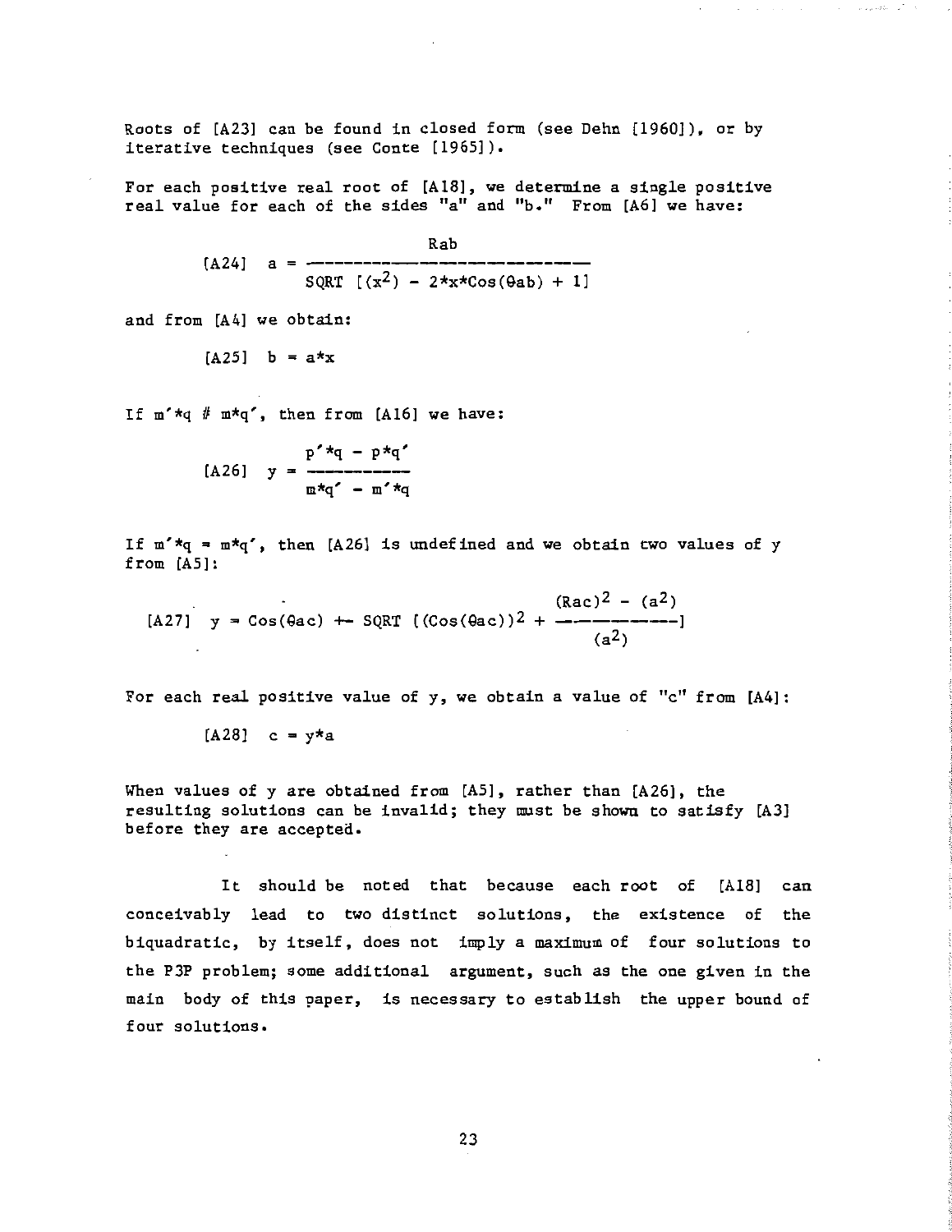$b.$  $Example$ 

For the perspective tetrahedron shown in Figure 5, we have the following parameters:

 $Rab = Rac = Rbc = 2*SORT(3)$ 

$$
(a2) + (b2) - (Rab)2 \t 20
$$
  
Cos(θab) = Cos(θac) = Cos(θbc) = 2<sup>2</sup>tan<sup>2</sup> + 32

Substituting these values into equations [A19] through [A23], we obtain the coefficients of the biquadratic defined in [Al8]:

 $[-.5625, 3.515625, -5.90625, 3.515625, -.5625]$ 

The roots of the above equation are:

$$
[1, 1, 4, 0.25]
$$

For each root we have:

 $\ddotsc$ 

| ROOT | а   |     | v   | r |
|------|-----|-----|-----|---|
| ---- | --- | --- | --- |   |
|      |     |     |     |   |
|      |     | 4   | -25 |   |
|      |     |     |     |   |
| 25   |     |     |     |   |

### An Iterative Solution for the Perspective Tetrahedron (see  $c_{\bullet}$  $Figure 8)$

A simple way to locate solutions to P3P problems, which is sometimes an adequate substitute for the more involved procedure described in the preceding subsection, is to slide one vertex of the control-point triangle down its leg of the tetrahedron and look for positions of the triangle in which the other two vertices lie on their respective legs. If vertex A is at a distance "a" from L (L is the center of perspective), the lengths of the sides Rab and Rac restrict the triangle to four possible positions. Given the angle between legs LA and LB, compute the distance of point A from the line LB and then.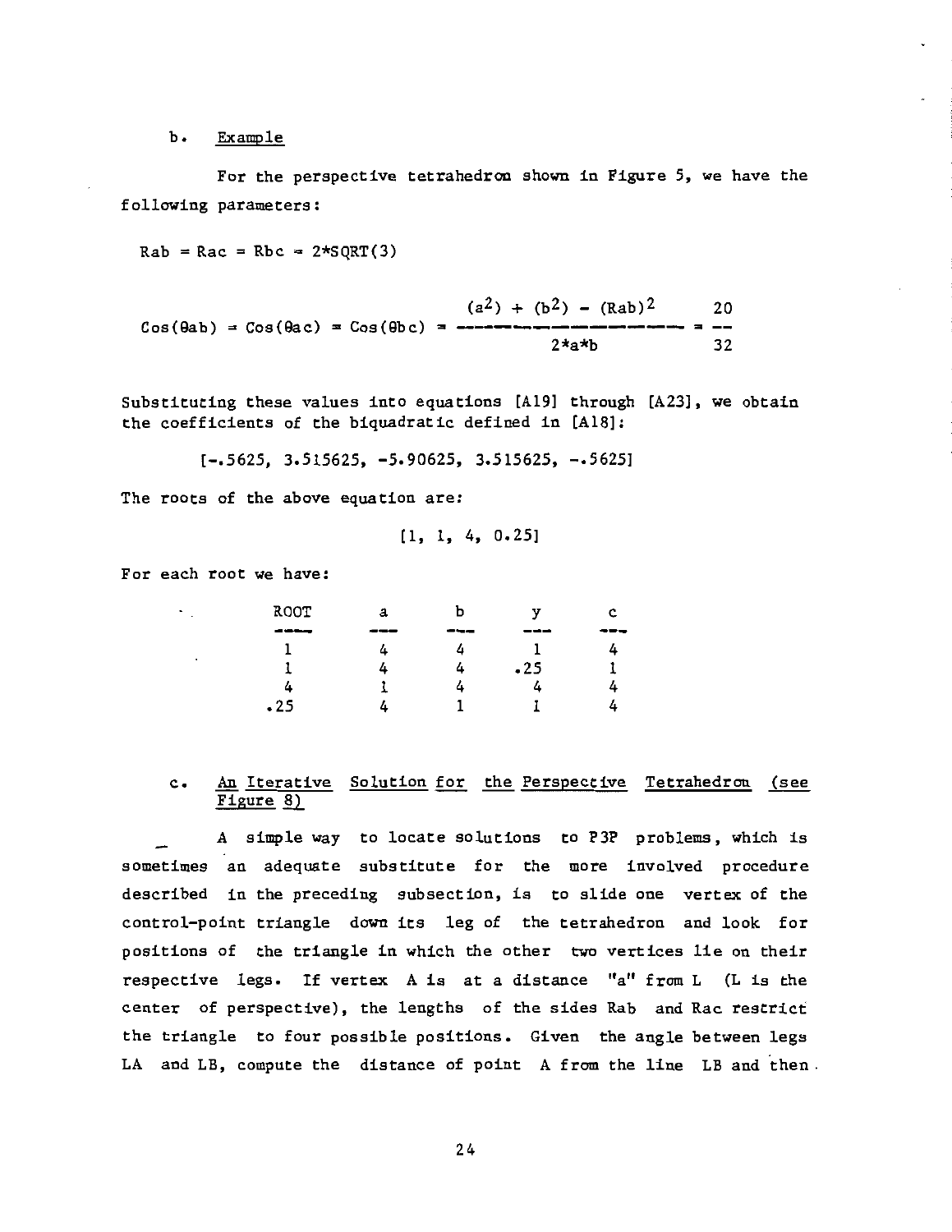compute points B1 and B2 on LB that are at the proper distance from A to insert a line segment of length Rab. Similarly, we compute (at most) two locations for C on its leg. Thus, given a position for A, we have found (at most) four positions for a triangle that have one side of length Rab and one of length Rac. The lengths of the third sides (BC) of the four triangles vary (non-linearly) as point A is moved down its to the problem can be obtained by iteratively Solutions leg. repositioning A to imply a third side of the required length.

الي العن سميريتين والداردة الممالكة

### $\mathbf d$ . Computing the 3-D Location of the Center of Perspective (see Figure 9)

Given the three-dimensional locations of the three control points of a perspective tetrahedron, and the lengths of the three legs. the 3-D location of the center of perspective can be computed as follows:

- (1) Construct a plane P1 that is normal to AB and passes through the center of perspective, L. This plane can be constructed without knowing the position of L, which is what we are trying to compute. Consider the face of the tetrahedron that contains vertices A, B, and L. Knowing the lengths of sides LA, LB and AB, we can use the law of cosines to find the angle LAB, and then the projection QA of LA on AB. (Note that angle LQA is a right angle, and the point Q is that point on line AB that is closest to Construct a plane normal to AB passing through Q; L). this plane also passes through L.
- (2) Similarly construct a plane P2 that is normal to AC and passes through L.
- (3) Construct the plane P3 defined by the three points A, B, and  $C_{\bullet}$
- (4) Intersect planes Pl, P2, and P3. By construction, the point of intersection R is the point on P3 that is closest to L.
- (5) Compute the length of the line AR and use that in conjunction with the length of LA to compute the length of the line RL, which is the distance of L from the plane  $P3-$
- (6) Compute the cross product of vectors AB and AC to form a vector perpendicular to P3. Then scale that vector by the length of RL and add it to R to get the 3-D location of the center of perspective L.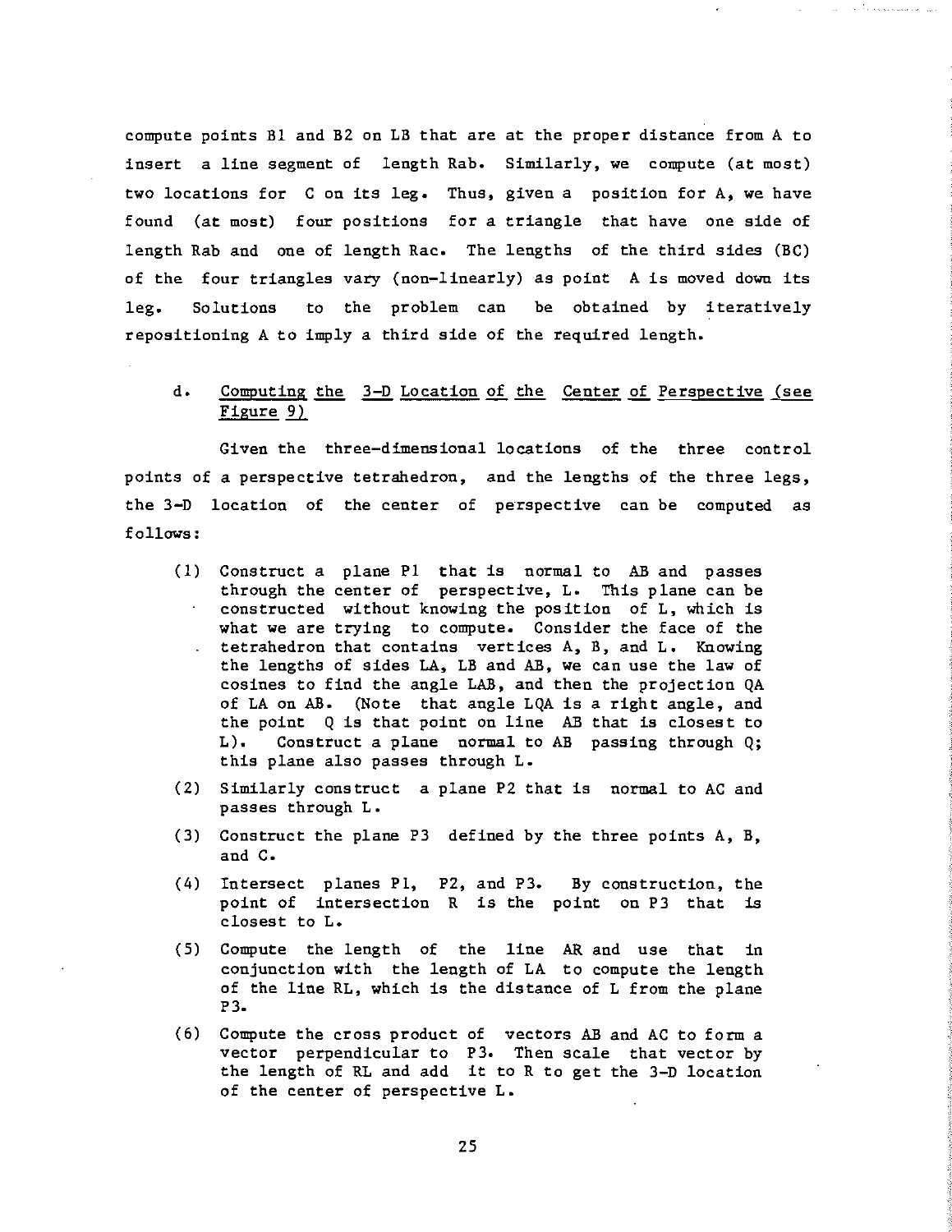If the focal length of the camera and the principal point in the image plane are known, it is possible to compute the orientation of the image plane with respect to the world coordinate system; that is, the location of the origin and the orientation of the image plane coordinate system with respect to the 3-D reference frame. This can be done as follows:

 $\mathcal{L}$ 

- (1) Compute the 3-D reference frame coordinates of the center of perspective (as described above).
- (2) Compute the 3-D coordinates of the image locations of the three control points: since we know the 3-D coordinates of the CP and control points, we can compute the 3-D coordinates of the three rays between the CP and the control points. Knowing the focal length of the imaging system. we can compute, and subtract from each ray, the distance from the CP to the image plane along the ray.
- (3) Compute the equation of the plane containing the image using the three points found in step (2). The normal to this plane. passing through the CP, gives us the origin of the image plane coordinate system (i.e., the 3-D location of the principal point), and the Z axis of this system.
- (4) The orientation of the image plane about the Z axis can be obtained by computing the 3-D coordinates of a vector from the principal point to any one of the points found in  $(2)$ .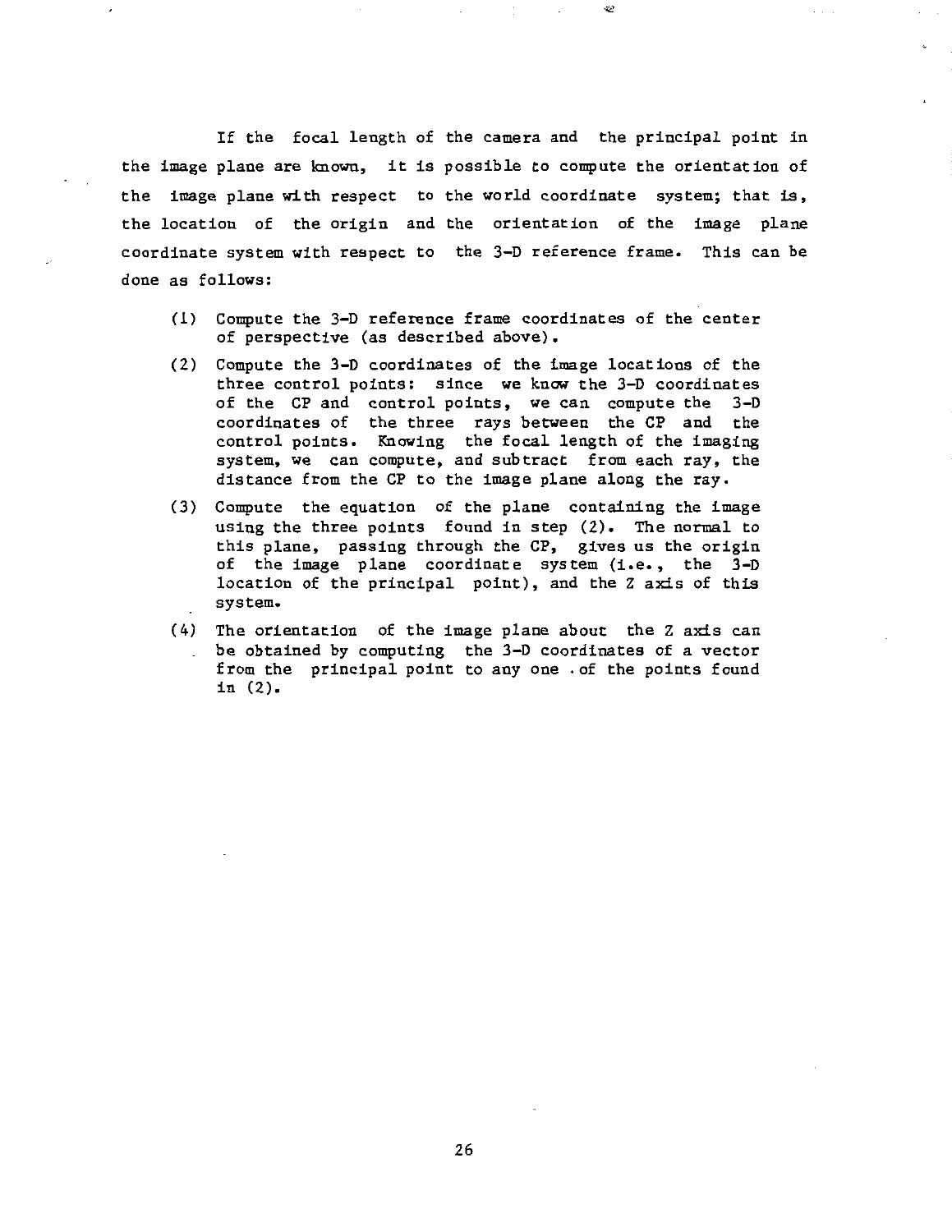### Appendix B

 $\epsilon$ 

 $\mathcal{L}$ 

 $\label{eq:constr} \phi_{\alpha\beta}(\phi_{\alpha\beta}(\phi_{\alpha\beta})\equiv \phi_{\alpha\beta}(\phi_{\alpha\beta}(\phi_{\beta}))$ 

# AN ANALYTIC SOLUTION FOR THE PERSPECTIVE-4-POINT PROBLEM (with all control points lying in a common plane)

In this appendix, we present an analytic technique for obtaining a unique solution to the P4P problem, when the four given control points all lie in a common plane:

#### Problem Statement (see Figure 10)  $a_{\bullet}$

GIVEN: a correspondence between four points lying in a plane in 3-D space (called the object plane), and four points lying in a distinct plane (called the image plane); and given the distance between the center of perspective and the image plane (i.e., the focal length of the imaging system); and also given the principal point in the image plane (i.e., the location, in image plane coordinates, of the point at which the optical axis of the lense pierces the image plane).

FIND: the 3-D location of the Center of Perspective relative to the coordinate system of the object plane.

### ъ. Notation

- \* Let the four given image points be labeled {Pi}, and the four corresponding object points {Qi}.
- \* We will assume that the 2-D Image Plane coordinate system has its origin at the principal point (PPI).
- \* We will assume that the Object Plane has the equation  $Z = 0$ in the reference coordinate system. Standard techniques are available to transform from this coordinate system into a ground reference frame (e.g., see Duda [1973] or Rogers  $[1976]$ .
- $\star$ Homogeneous coordinates will be assumed (e.g., see Wylie  $[1970]$ .
- \* Primed symbols represent transposed structures.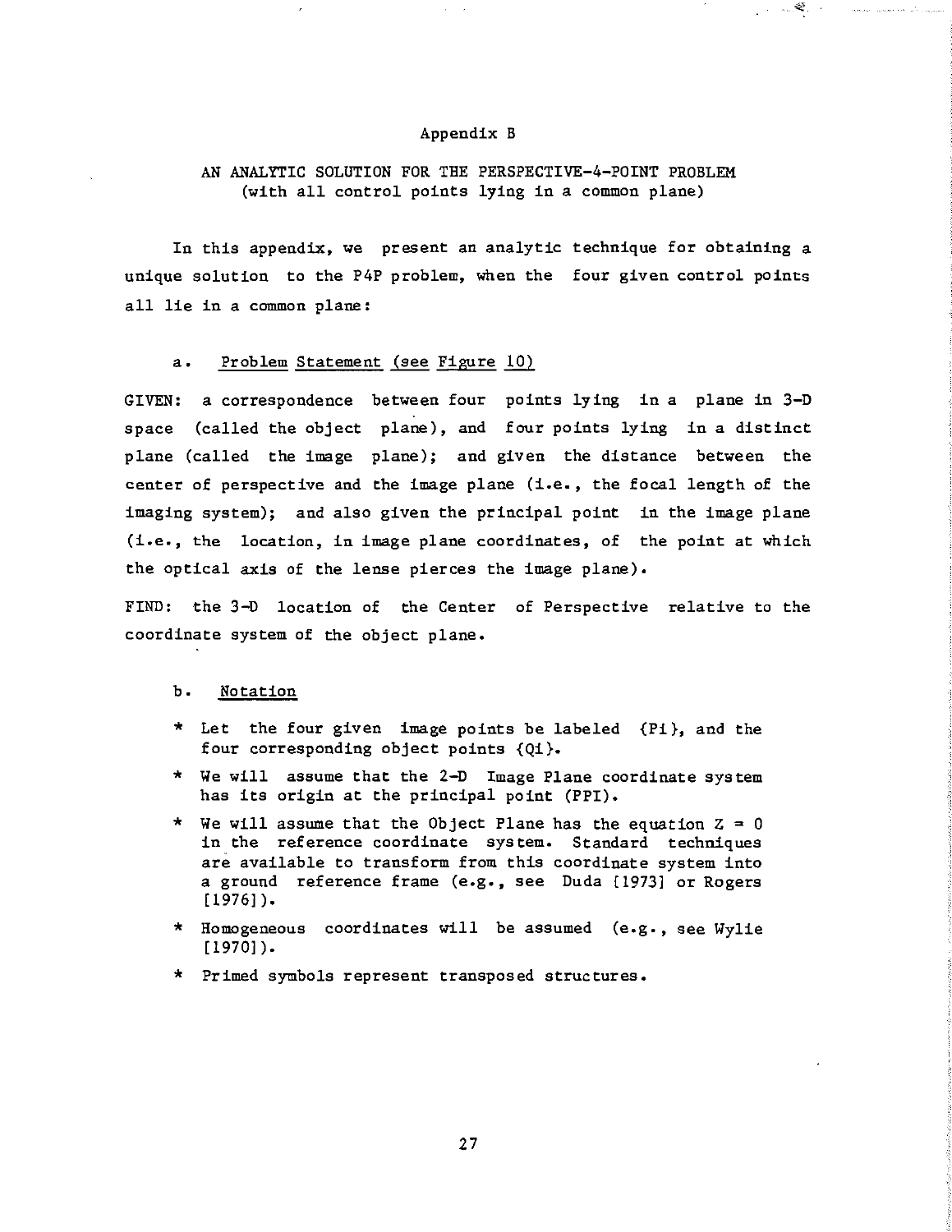- Solution Procedure  $c \cdot$
- a) Compute the 3 x 3 collineation matrix T which maps points from Object Plane to Image Plane (a procedure for computing T is given  $later):$ 
	- $(1)$  $[PI] = [T] * [Q1]$

 $[PI] = [k i * x i, k i * y i, k i]'$ where  $[01] = [X1, Y1, 1]'$ 

- b) The ideal line in the Object Plane, with coordinates  $[0,0,1]$ ', is mapped into the vanishing line in the Image Plane [VLI] by the transformation:
	- $[VLI] = [inv[T]]' * [0, 0, 1]'$  $(2)$
- c) Determine the distance DI from the origin of the Image Plane (PPI) to the vanishing line [VLI] =  $[a1, a2, a3]'$ :
	- DI =  $\begin{vmatrix} a3 & b1 \end{vmatrix}$ <br>  $\begin{vmatrix} a1 & b2 \end{vmatrix}$  =  $\begin{vmatrix} a2 & b1 \end{vmatrix}$  $(3)$
- d) Solve for the dihedral (tilt) angle  $\theta$  between the Image and Object planes:
	- (4)  $\theta = \arctan(-\frac{f}{DT})$

where  $f = focal length$ 

- e) The ideal line in the Image Plane with coordinates  $[0,0,1]$ ' is mapped into the vanishing line in the Object Plane [VLO] by the transform:
	- $[VLO] = [T]'*(0,0,1]'$  $(5)$
- f) Compute the location of point [PPO] in the Object Plane ([PPO] is the point at which the optical axis of the lense pierces the object  $plane):$ 
	- $(6)$  $[PP0] = [inv[T]]^* [0, 0, 1]$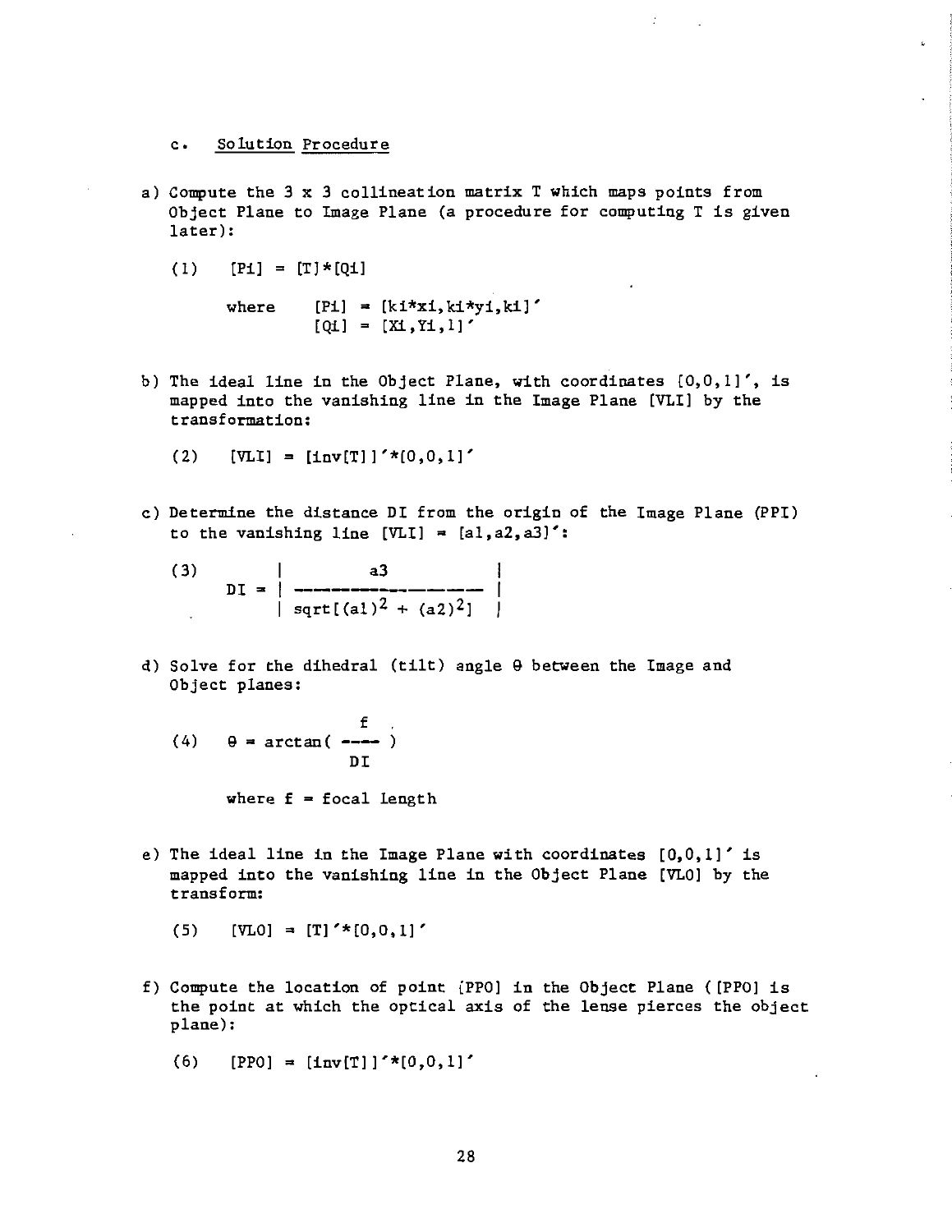g) Compute the distance DO from  $[PP0] = [c1, c2, c3]$  to the vanishing line  $[*VLO*] = [b1, b2, b3]'$  in the Object Plane:

 $\mathcal{C}$  is a summarization.

÷

h) Solve for the "pan" angle \$ as the angle between the normal to  $[VL0] = [b1, b2, b3]'$  and the X axis in the Object Plane:

$$
(8) \quad \ \ \$ = \arctan(---) \\
 \quad \ \ b1
$$

i) Determine XSGN and YSGN:

If a line (parallel to the X axis in the object plane) through [PPO] intersects [VLO] to the right of [PPO], then XSGN =  $1$ else  $XSGN = -1$ . Thus

$$
b1 \star c1 + b2 \star c2 + b3 \star c3
$$
  
(9) if  

$$
-
$$

$$
b1 \star c3
$$

$$
then XSGN = 1 else XSGN = -1
$$

Similarly,

$$
b1 \star c1 + b2 \star c2 + b3 \star c3
$$
  
(10) if  

$$
-
$$

$$
b2 \star c3
$$

then YSGN =  $1$  else YSGN =  $-1$ 

- j) Solve for the location of the CP in the object plane coordinate system:
	- $(11)$  DCP = DO\*sin( $\theta$ )
	- $(12)$  XCP = XSGN\*abs [DCP\*S in ( $\theta$ ) \*Cos( $\hat{\theta}$ )] + c1/c3
	- (13) YCP = YSGN\*abs [DCP\*Sin(0) \*Sin(\$)] + c2/c3

 $(14)$  ZCP = DCP\*cos( $\theta$ )

Note: If [VLI], as determined in (b), has the coordinates  $[0,0,k]$ , then the image and object planes are parallel  $(0 = 0)$ . Rather than continuing with the above procedure, we now solve for the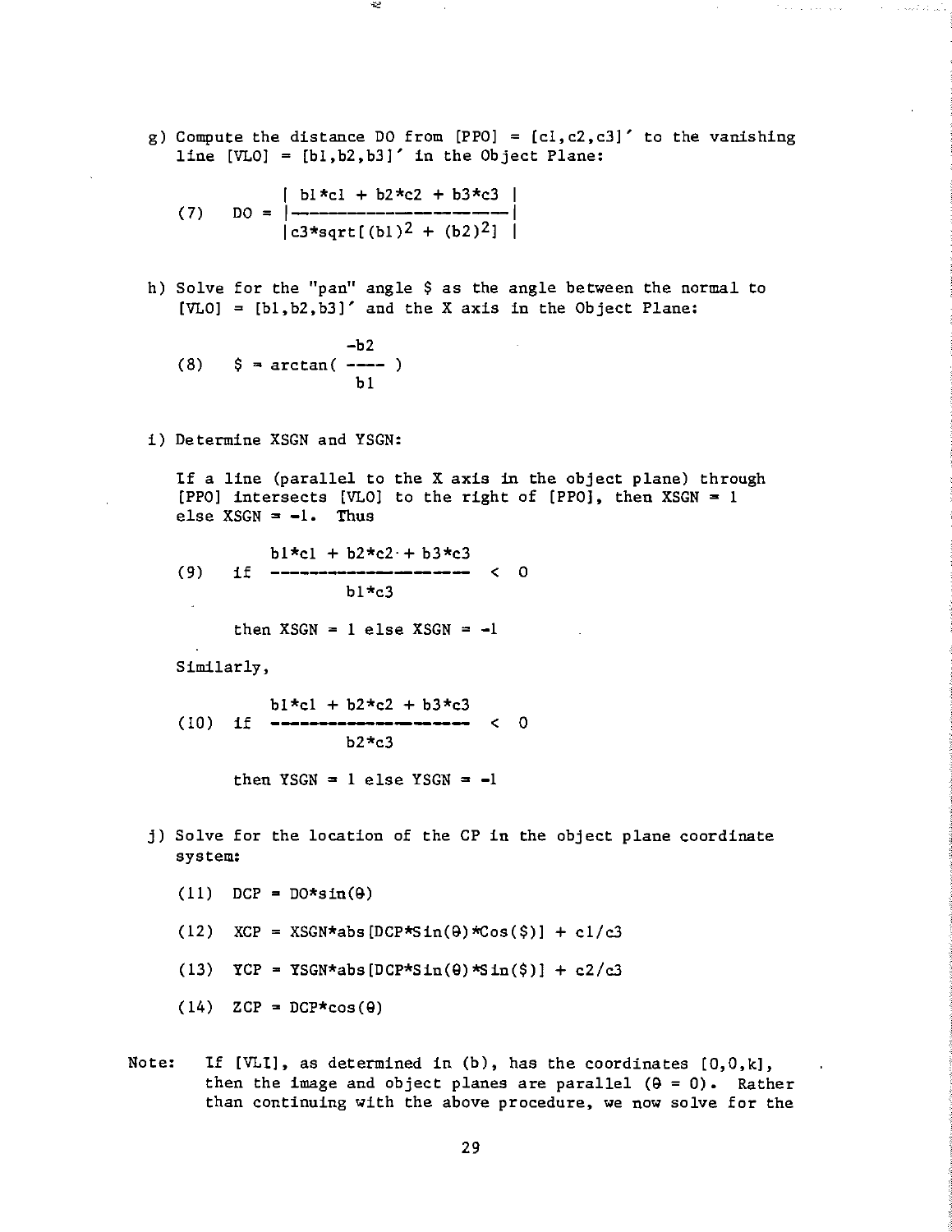desired information using similar triangles and Euclidean geometry.

### Computing the Collineation Matrix T  $\mathbf d$ .

Let:

| $[Q] =  X1 Y1 1 $<br>$[Q] =  X2 Y2 1  = [(Q1)',(Q2)',(Q3)']$<br>$ X3 Y3 1 $                                             |
|-------------------------------------------------------------------------------------------------------------------------|
| $[P] =   x2 y2 1  $<br>$  x3 y3 1  $<br>$  x3 y3 1  $                                                                   |
| $[Q4] = [X4, Y4, 1]'$                                                                                                   |
| $[P4] = [x4, y4, 1]'$                                                                                                   |
| $[V] = [inv[P]]' * [P4] = [v1, v2, v3]'$                                                                                |
| [R] = $[inv[Q]]' * [Q4] = [r1, r2, r3]'$                                                                                |
| $v1$ $r3$<br>$wl = - + - -$<br>$r1$ $v3$                                                                                |
| $w2 = \frac{v2}{1} + \frac{r3}{1}$<br>$r2 \quad v3$                                                                     |
| $=\begin{array}{c ccc}   & \text{w1} & 0 & 0 &   \\ \text{w2} & 0 &   & \\ \text{w3} & 0 & 1 &   \\ \end{array}$<br>[w] |

Then:

 $[T]' = [INV[Q]] * [W] * [P]$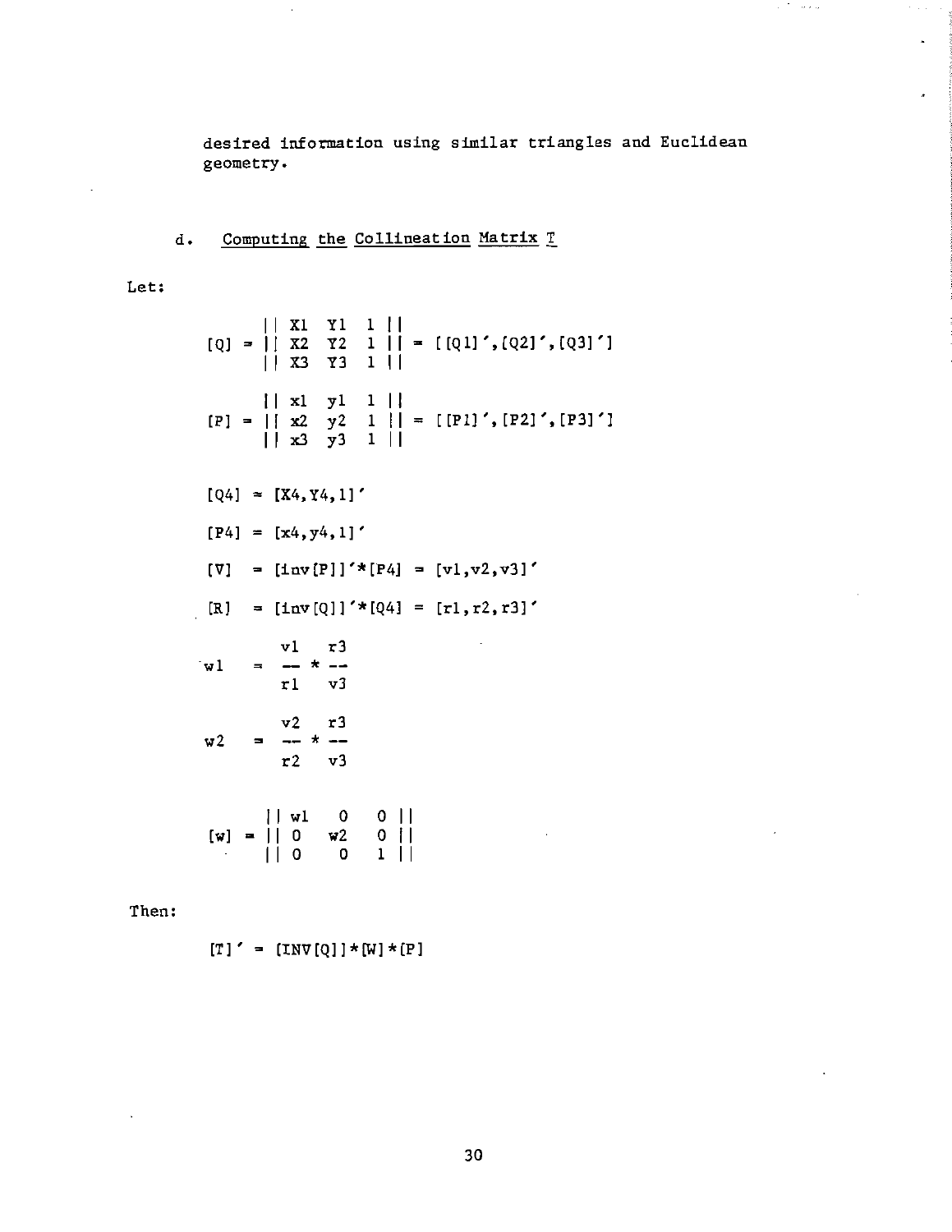Such that:

 $[PI] = k1* [xi, yi, 1] = [T]*[Q1]$ 

### Example  $e$ .

- Given:
- $f = .3048$  meters (12 inches)  $P1 = (-071263, .029665)$  $Q1 = (-30,$ 80)  $P2 = (-0.053033, -0.06379)$  $Q2 = (-100, -20)$  $P3 = (-014063, 061579)$ <br> $P4 = (.080120, -.030305)$  $Q3 = (140,$ 50)  $Q4 = (-40, -240)$ || 000212 000236 000925 ||<br>|| 00034 000137 000534 || = 11]  $a)$  $\begin{bmatrix} 1 & -0.25404 \end{bmatrix}$  $.021650$   $.843879$  | |  $||$  1117.14 -2038.86  $0.0$  $\vert \vert$  $\begin{bmatrix} \text{inv}[T] \end{bmatrix}' = \begin{bmatrix} 3371.56 & 2302.22 & -5.14991 \ -51.0636 & -120.442 & 1.31713 \end{bmatrix}$  $b)$  $[VLI] = [0, -5.14991, 1.31713]'$  $c)$  $DI = .255758$  $\mathbf{d}$ )  $\theta = .872665$  radians (50 degrees)  $[VLO] = [.000925, .000534, .843880]'$ e)  $[PP0] = [-51.0636, -120.442, 1.31713]$  $f$ ) g)  $DO = 711.196$  $$ = -523599$  radians (-30 degrees)  $h)$  $\mathbf{1}$  $XSGN = -1$  $YSGN = -1$ f)  $DCP = 544.8081$  $XCP = -400.202$  $YCP = -300.117$  $ZCP = 350.196$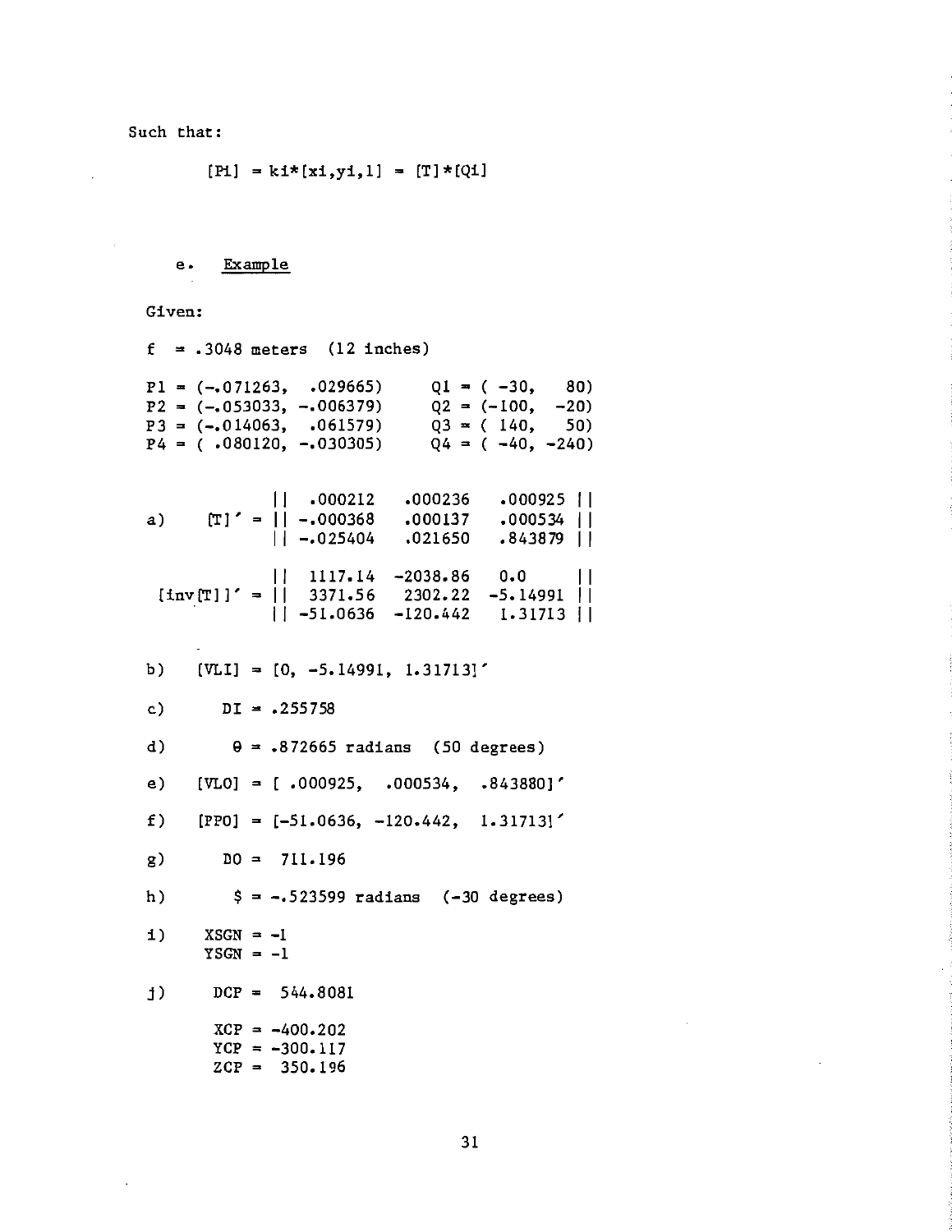Figure 1: Failure of Least Squares (and the "throwing out the worst residual" heuristic), to deal with an erroneous data point.

 $\ddot{\cdot}$ 

Problem: Given the set of seven  $(x, y)$  pairs shown in the plot, find a best fit line, assuming that no valid datum deviates from this line by more than 0.8 units.



Six of the seven points are valid data and can be fit by Comment the solid line. Using Least Squares (and the "throwing" out the worst residual" heuristic), we terminate after four iterations with four remaining points, including the gross error at (10, 2) fit by the dashed line.

| Data Set            | Fitting Line  |
|---------------------|---------------|
|                     |               |
| 1, 2, 3, 4, 5, 6, 7 | $1.48 + .16x$ |
| 1, 2, 3, 4, 5, 7    | $1.25 + .13x$ |
| 1, 2, 3, 4, 7       | $.96 + .14x$  |
| 2, 3, 4, 7          | $1.51 + .06x$ |
|                     |               |

| Computation of Residuals |                                                      |                                             |                                          |                          |  |
|--------------------------|------------------------------------------------------|---------------------------------------------|------------------------------------------|--------------------------|--|
| Point                    | Iteration 1<br>Residuals                             | Iteration 2<br>Residuals                    | Iteration 3<br>Residuals                 | Iteration 4<br>Residuals |  |
| $\overline{c}$<br>6      | 1.48<br>.64<br>.20<br>.05<br>1.05<br>$1.89*$<br>1.06 | 1.25<br>.38<br>.49<br>36.<br>$1.36*$<br>.57 | $.96*$<br>.10<br>76ء<br>.63<br>--<br>.33 | .57<br>.37<br>.31<br>.11 |  |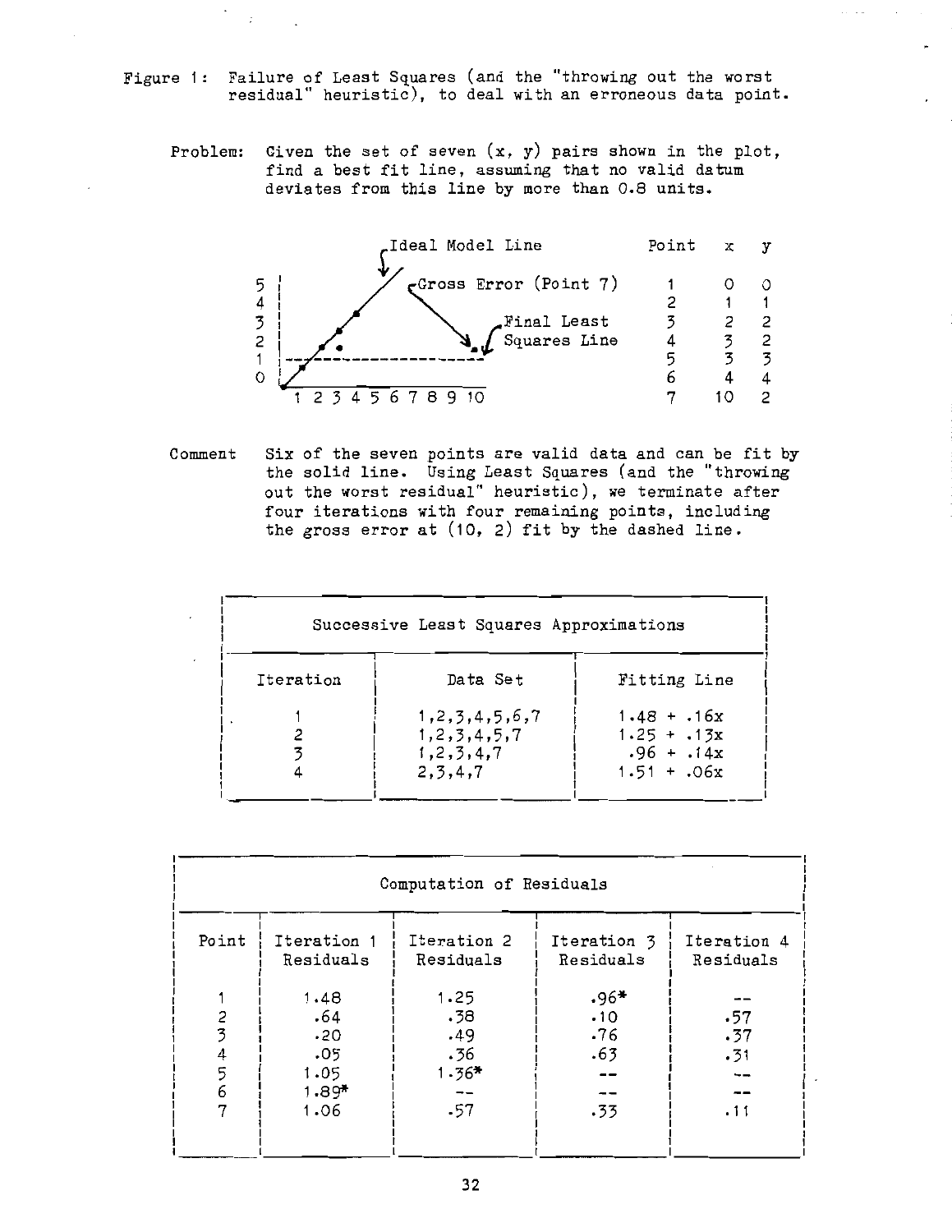

FIGURE 3 GEOMETRY OF THE P2P PROBLEM

FIGURE 4 GEOMETRY OF THE P3P PROBLEM (L IS THE CENTER OF PERSPECTIVE)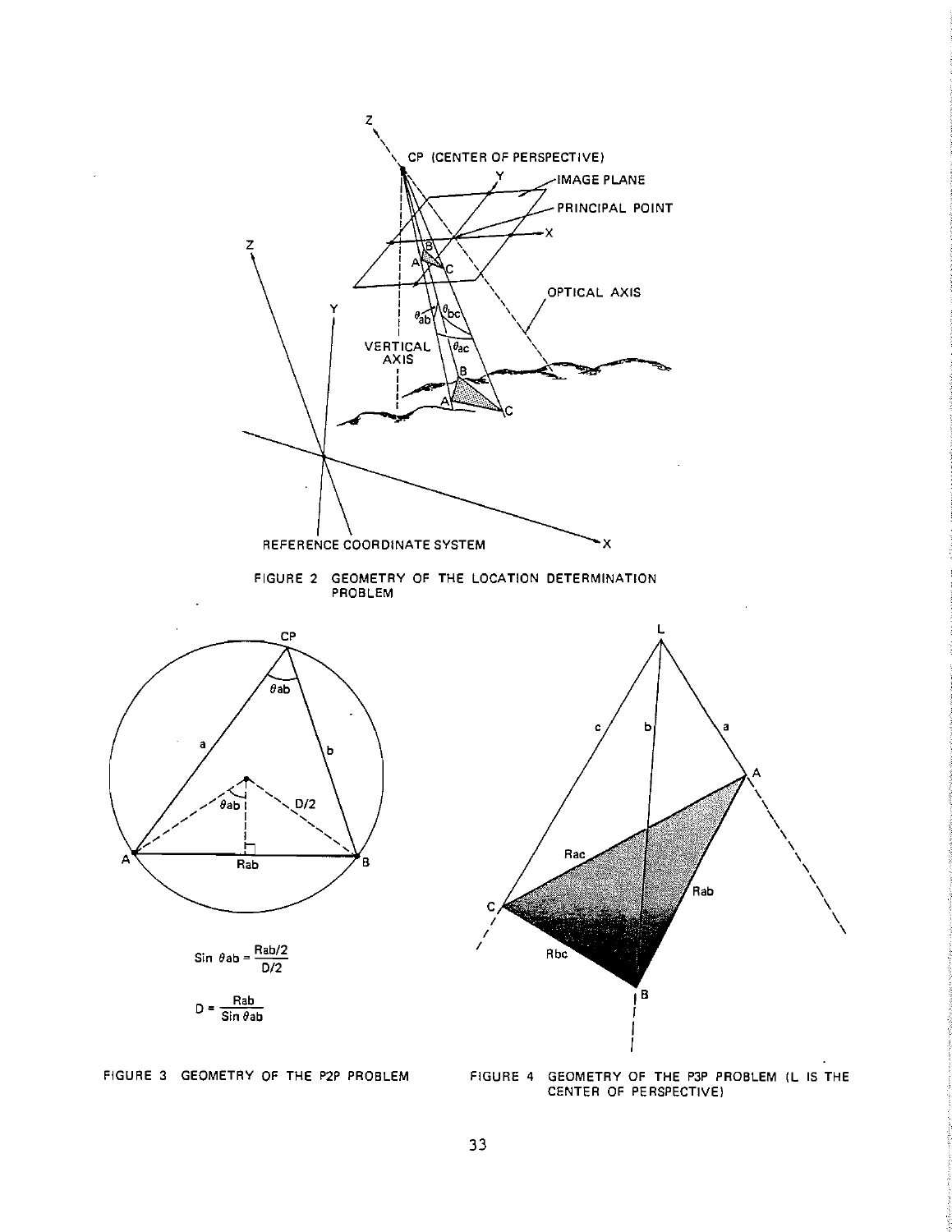



## FIGURE 5 AN EXAMPLE SHOWING FOUR DISTINCT SOLUTIONS TO A P3P PROBLEM

Consider the tetrahedron in Figure 5a. The base<br>ABC is an equilateral triangle and the "legs" (i.e., LA, LB, and LC) are all equal. Therefore, the three face angles at L (i.e., <ALB, <ALC, and <BLC) are all equal. By the law of cosines we have:

### $Cos(A1pha) = 5/8.$

This tetrahedron defines one solution to a P3P problem. A second solution is shown in Figure 5b. It is obtained from the first by rotating L about BC. It is necessary to verify that the length of L'A can be 1, given the rigid triangle ABC and the angle alpha. From the law of cosines we have:

$$
(2*\sqrt{3})^2 = 4 + (L'A)^2 - 2*4*(L'A)*5/8
$$

which reduces to:

$$
(L'A - 1) * (L'A - 4) = 0.
$$

Therefore, L'A can be either 1 or 4. Figure 5a illustrates the  $L^A = 4$  case and Figure 5b<br>illustrates the  $L^A = 4$  case and Figure 5b

Notice that repositioning the base triangle so that its vertices move to different locations on the legs is equivalent to repositioning L. Figure 5c shows the position of the base triangle that corresponds to the second solution.

Since the tetrahedron in Figure 5a is threefold rotationally symmetric, two more solutions can be obtained by rotating the triangle about AB and AC.





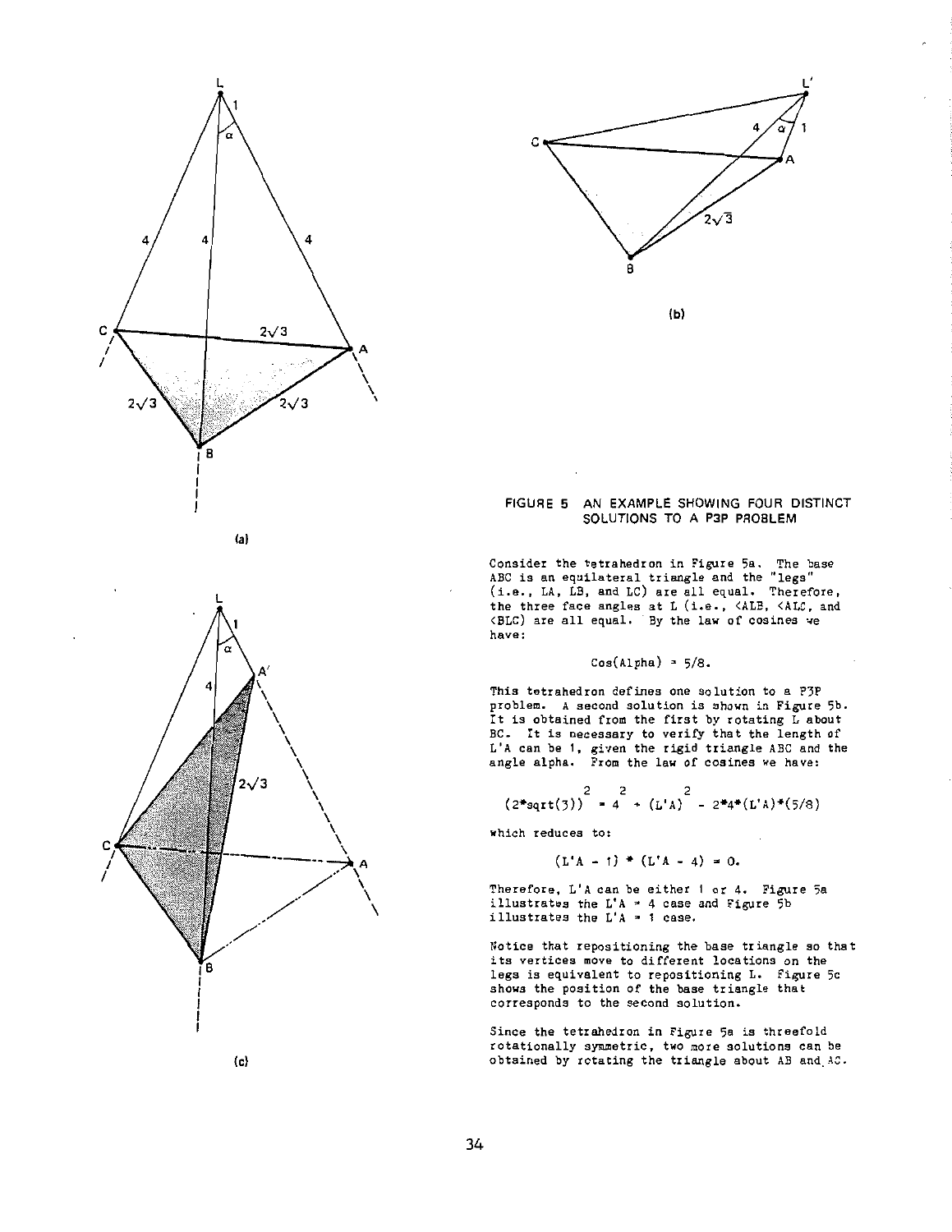



 $\sim$   $\sim$ 

 $\mathcal{L}$ 

 $\epsilon(s) = \epsilon(s) \cos(\frac{1}{m})$ 





Figure 6a specifies a P4P problem and demonstrates one solution. A second solution can be achieved by rotating the base about BC so that A is positioned at a different point on its leg (see Figure 6b). To<br>verify that this is a valid solution consider the plane  $X = 0$ , which is normal to BC and contains the<br>points L, A, and D. Figure 6c shows the important<br>features in this plane. The cosine of alpha is<br>119/169. A rotation of beta about BC repositions A at A'. The law of cosines can be used to verify the position of A'.

To complete this solution it is necessary to verify that the rotated position of D is on LD. Consider the point D' in Figure 6c. It is at the same distance from P as D is and by the law of cosines we can show that gamma equals beta. Therefore, D', which is on LD, is the rotated position of D. The<br>points A', B, C, and D' form the second solution to the problem.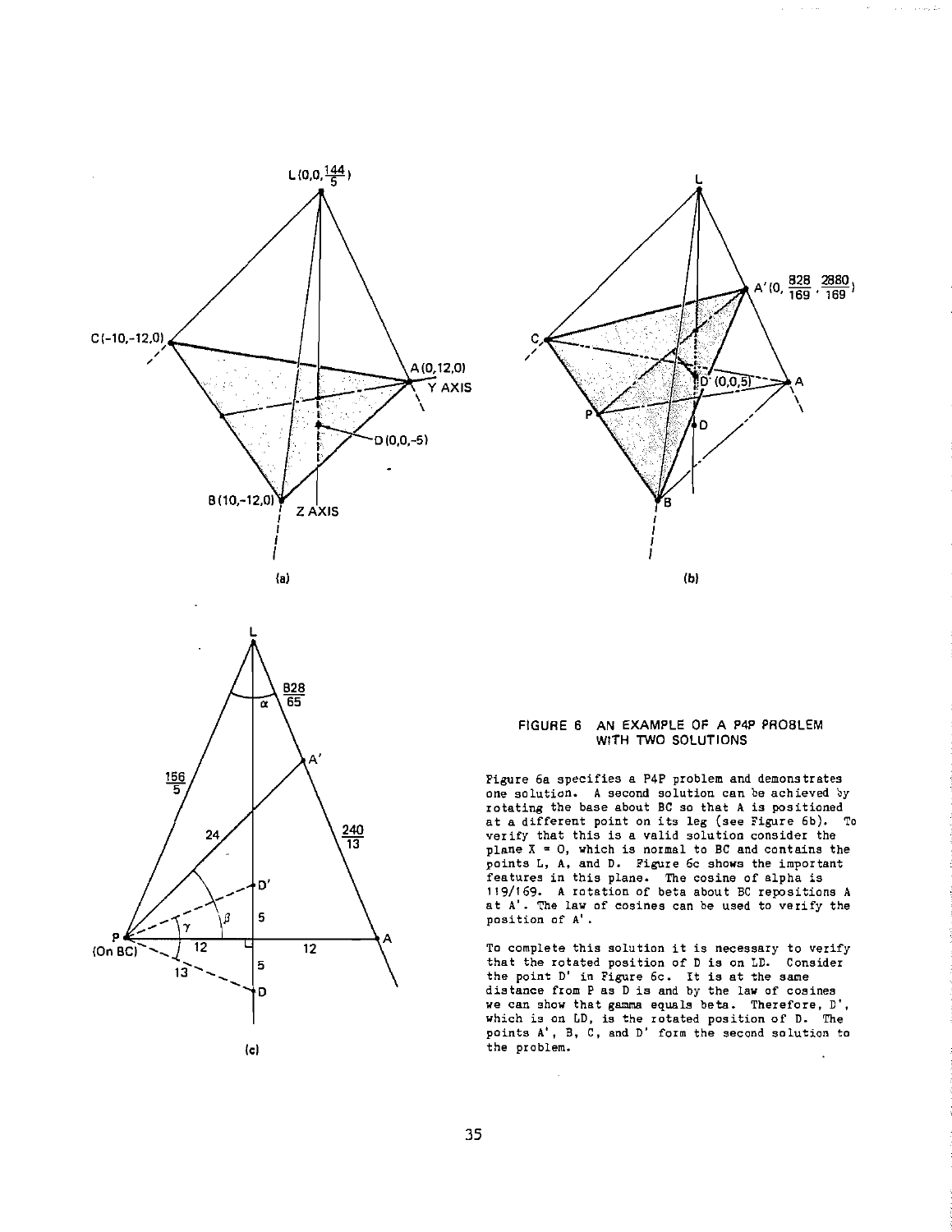



This example is the same as the P4P example described in Figure 6 except that a fifth control point, E. has been added. The initial position for E and its<br>rotated position, E', are shown in Figure 7. The<br>points E and E' were constructed to be the mirror images of A' and A about the line LP; therefore, a rotation of alpha about P repositions E at  $E'$ . One solution of the P5P problem is formed by points  $A$ . B, C, and D (shown in Figure 6a) plus point E. The second solution is formed by points  $A'$ , B, C, D', and E'. Consequently there are two different positions of L such that all five points lie on their appropriate legs.

 $\ddot{\phantom{a}}$ 



L



### FIGURE B GEOMETRY FOR AN ITERATIVE SOLUTION TO THE P3P PROBLEM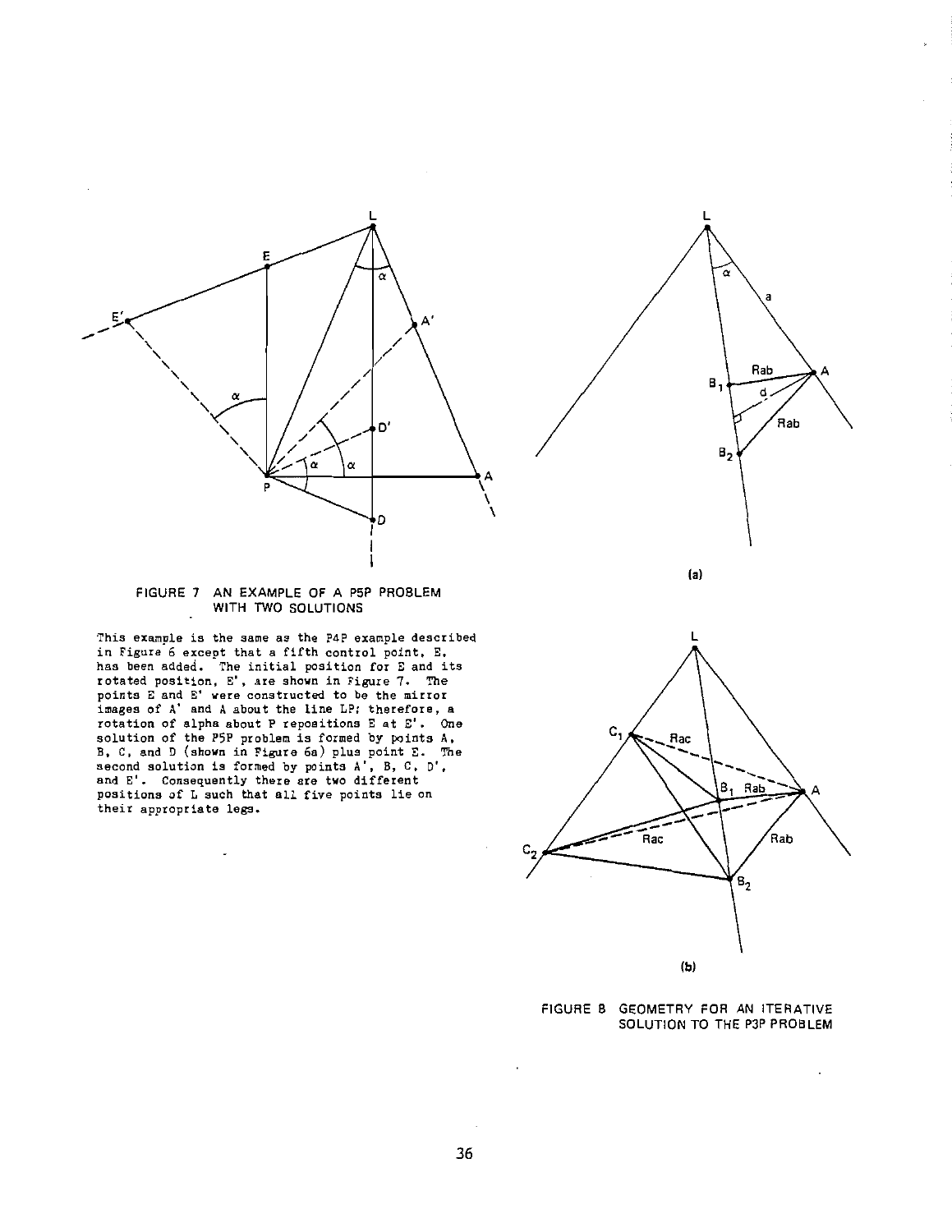





FIGURE 9 COMPUTING THE 3-D LOCATION OF THE CENTER OF PERSPECTIVE (L)

J.